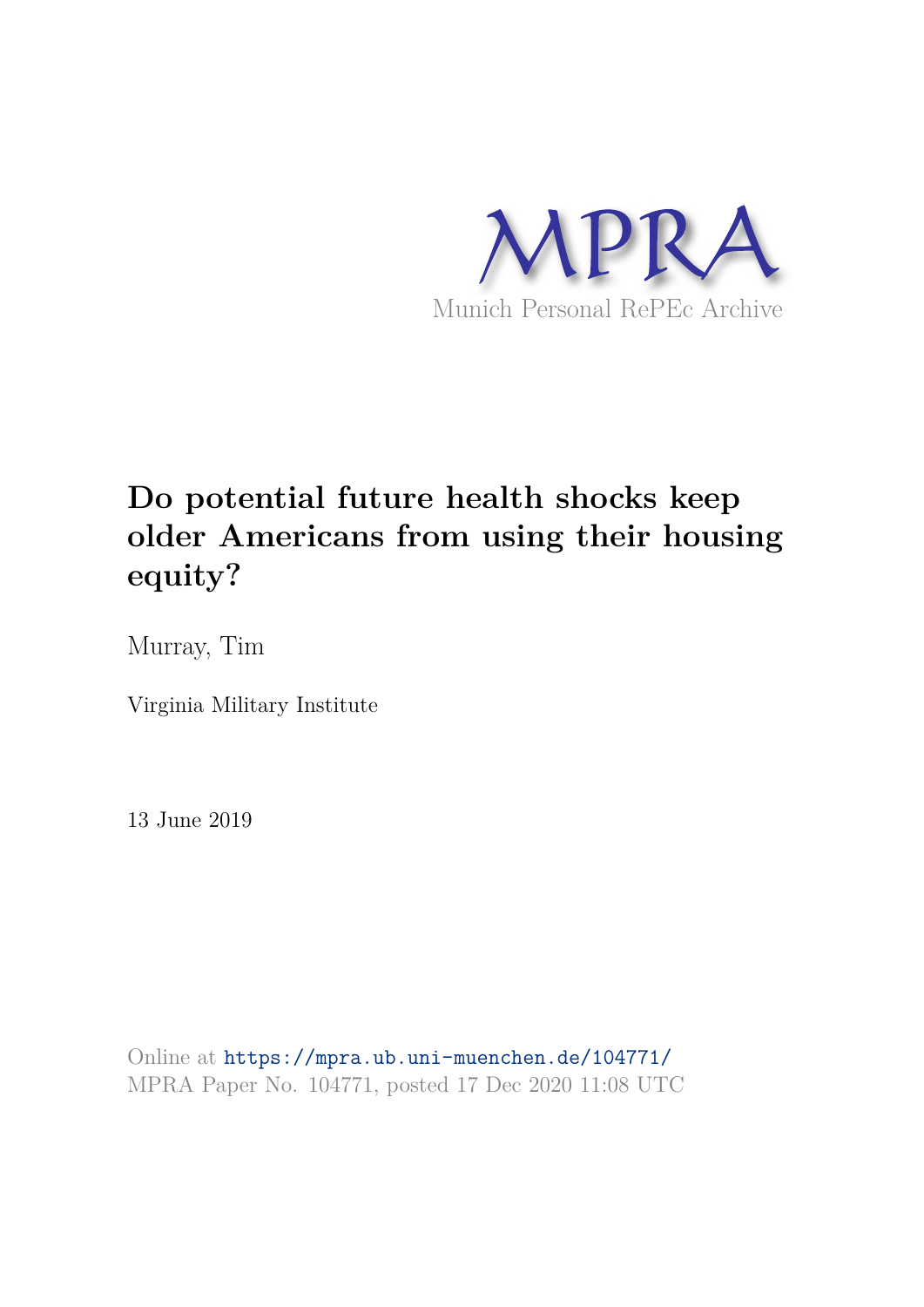# Do Potential Future Health Shocks Keep Older Americans from Using Their Housing Equity?

Tim Murray †

November 1, 2020

#### Abstract

It is a well-established fact that many retirees do not utilize their accumulated housing equity to help smooth and increase consumption in retirement as is predicted by the Life-Cycle Hypothesis. In this paper, I explore how older Americans may retain their housing equity to help pay off medical bills in the future, treating their house as precautionary savings. Using a counterfactual experiment, I find that older households are 13-percentage points less likely to own a home in their late retirement years when they know they will not have any out-of-pocket medical expenses. Additionally, I find that if retirees had all of their medical expenses covered by insurance, some retirees would be willing to forego homeownership, allowing them to use their housing equity to smooth and increase consumption.

*JEL* Classification: D14, D15, E13, R21, R31 KEYWORDS: housing equity, retirement, precautionary savings, Medicare, insurance

<sup>†</sup> Department of Economics and Business, Virginia Military Institute, 345 Scott Shipp Hall, Lexington, Virginia, 24450. Email: murrayta@vmi.edu. I would like to thank Richard Dunn, Kenneth Couch, Charles Towe, Fei Zou, and Rik Chakraborti for their helpful comments and suggestions.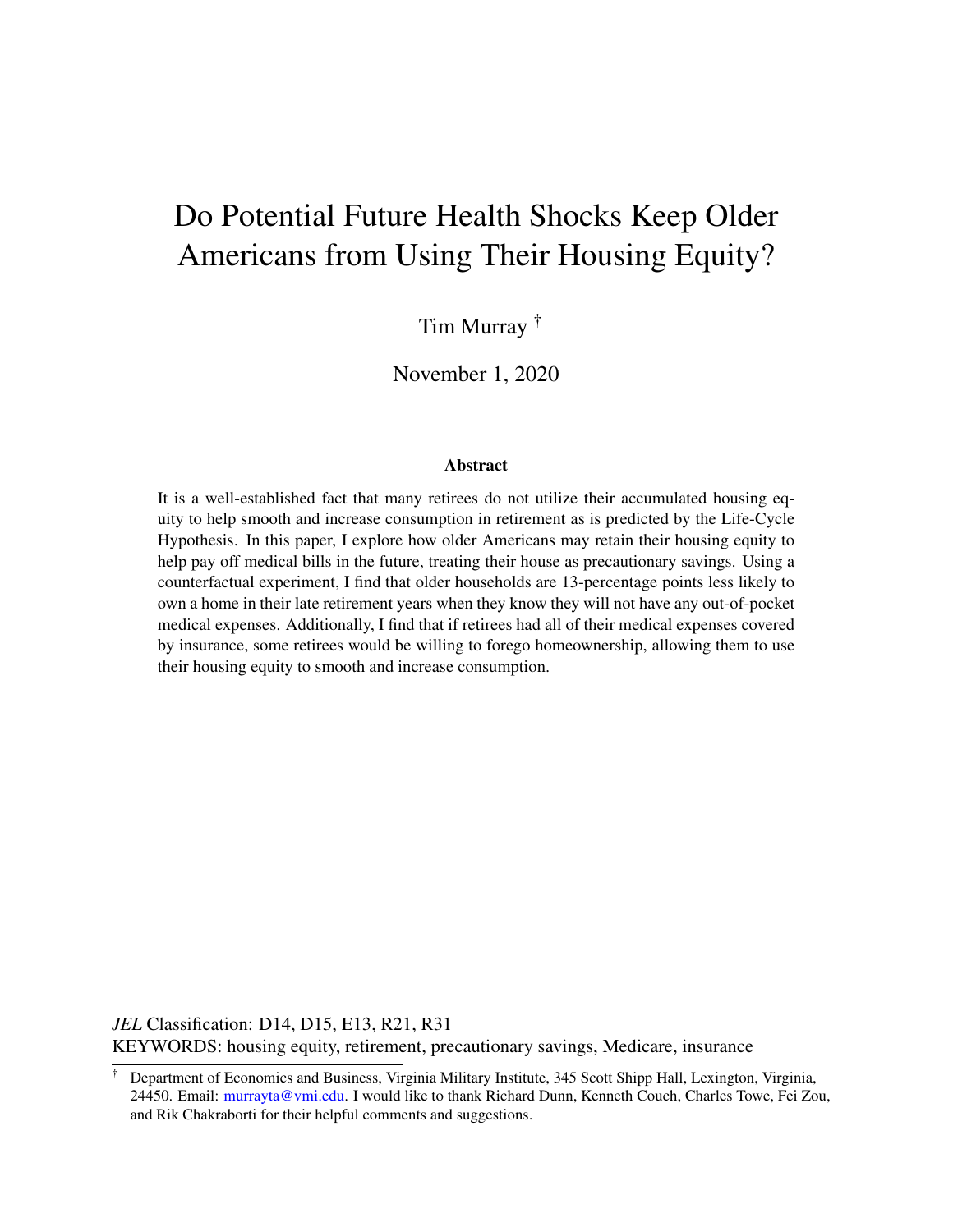## 1 Introduction

Housing equity accounts for a large portion of retired Americans wealth (Begley and Chan, 2018; Moulton et al., 2016) and nearly 80 percent of retirees own a home (US Census Bureau, 2018). This accumulated housing equity could be used to help smooth consumption in retirement. However, retirees have a strong preference to remain in their home throughout retirement (Munnell, Soto and Aubry, 2007; Venti and Wise, 2004) with less than 10 percent of older homeowners moving each year (Munnell et al., 2020; Murray, 2019; Venti and Wise, 1989, 1990, 2000, 2004). Additionally, few households take-up a reverse mortgage (Davidoff, Gerhard and Post, 2017; Kaul and Goodman, 2017; Nakajima and Telyukova, 2017). While there are options available to do so, most retirees do not fully use their housing equity to smooth consumption, a contradiction of the Life-Cycle Hypothesis (LCH) (Modigliani and Brumberg, 1954).

As homeowners age, it becomes more difficult to borrow money. Therefore, it has been hypothesized that retirees may choose to engage in precautionary savings using their home and sell it to cover unexpected medical bills (Fisher et al., 2007; Nakajima and Telyukova, 2019; Poterba, Venti and Wise, 2011; Stucki, 2005; Venti and Wise, 2000). In this paper, I explore how this option might preclude such homeowners from using the equity in their home to increase consumption in retirement. I construct a calibrated dynamic general equilibrium model to assess the impact of an increase in out-of-pocket medical expenses caused by potential health shocks in old age on the housing choices of older Americans in their late working and retirement years.

Building off the model used in Imrohoroglu, Matoba and Tüzel (2018), I model an economy that consists of overlapping generations of heterogeneous agents who must make decisions in each period: whether to rent or buy, what size house or apartment to inhabit, and how much to spend on consumption in each period. Agents can borrow or save in each period. In the model, homeowners must pay property taxes and face transaction costs if they sell their homes. I show in Section 7 that this model produces similar homeownership rates to data found in the Health and Retirement Study.

I start by modeling an economy where agents in late retirement (age 72-77) have a chance of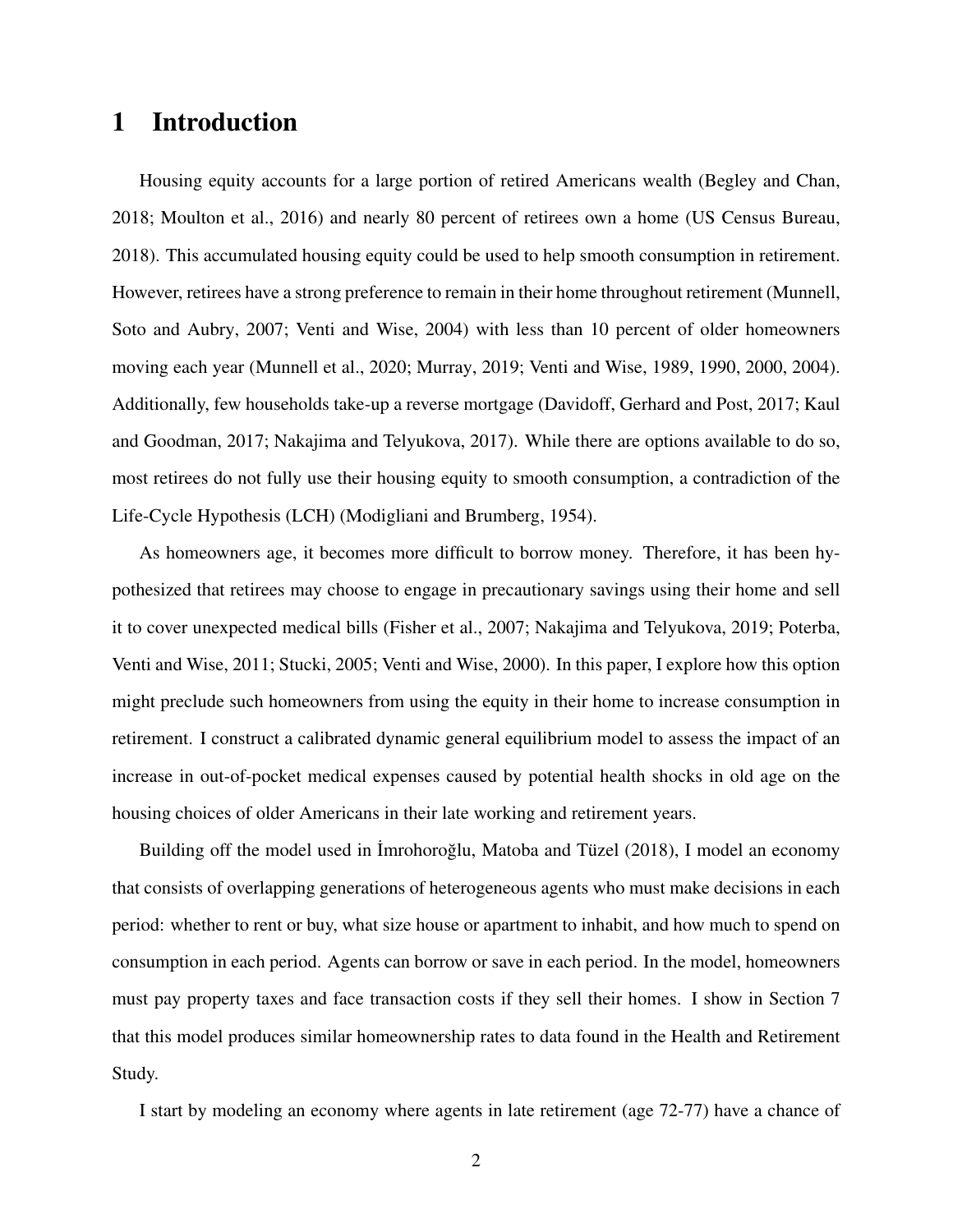receiving a health shock where they incur out-of-pocket medical expenses that they are forced to pay for through either their income or accumulated assets, including the home. Next, I model an economy where agents know with certainty that they will not incur an increase in medical bills and compare the housing choices of the two groups. When agents are certain they are not at risk of an increase in medical bills, homeownership rates decrease by as much as 13-percentage points after reaching age 72. There is also an increase in the rates of moving and in changing from owning to renting. This indicates that households are using their home as a form of precautionary savings. This notion is reinforced in a sensitivity analysis showing that for higher rates of out-of-pocket medical expenses, rates of homeownership increase beyond what is seen in the benchmark model.

Medicare only covers 65 percent of retiree's medical bills (De Nardi et al., 2016). Because of this, many retirees have some sort of supplemental health insurance and long-term care insurance to help cover the additional costs that include coinsurance payments and premiums. However, even with supplemental insurance, many retirees still face high out-of-pocket medical expenses, particularly as the need for long-term care arises after age 70. A more thorough look at health insurance coverage for seniors and some of the costs they will encounter can be found in Section 2. With the possibility of incurring large out-of-pocket medical bills, despite coverage from Medicare and supplemental insurance, it appears that households retain excess housing equity as a form of precautionary savings. This raises questions to the adequacy of the current health insurance structure for retirees.

Considering this, I test the impact of an insurance policy that would cover all out-of-pocket medical expenses, particularly focusing on medical expenses incurred after age 71. This type of insurance frees up the equity in the house to help finance consumption in retirement and allows households to act more in accordance with the LCH. I find that if an insurance policy of this nature is offered, 12.8 percent of households would be willing to purchase this insurance policy if the cost was four percent of household income. With the inclusion of this policy along with a possible health shock, rates of homeownership and moving look like the economy where agents know with certainty that they will not incur an increase in medical bills. This suggests that if households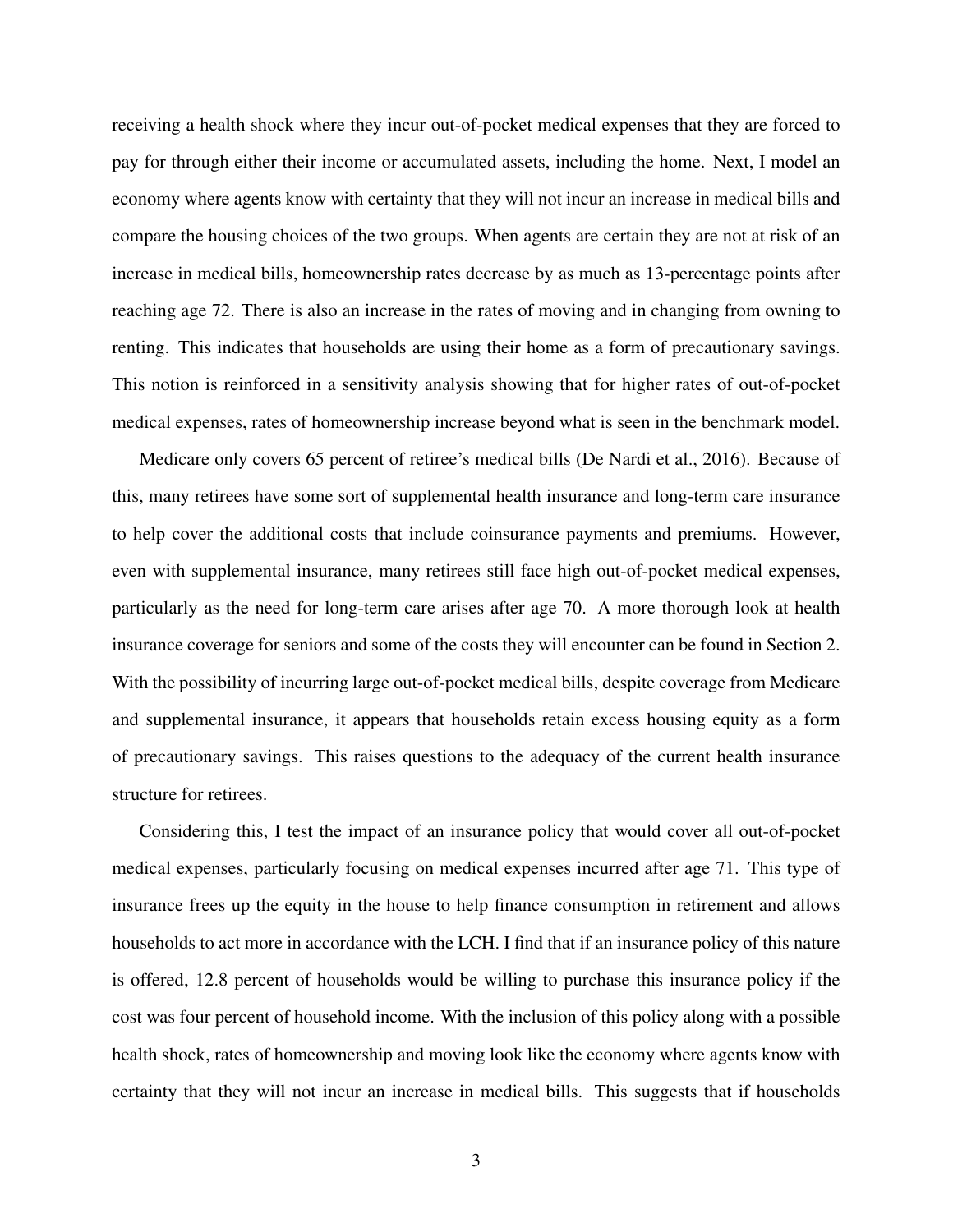do not have to worry about saving for potential out-of-pocket medical costs, they would be more willing to use the equity in their house to help finance consumption in retirement.

This paper builds on the existing literature that addresses the question of why so many Americans do not use their housing equity toward consumption in retirement, or the *housing-equity puzzle (HEP)*. Empirical studies, such as Borsch-Supan, Hajivassiliou and Kotlikoff (1992); Fisher et al. (2007); Hurd (1992); Munnell et al. (2020); Murray (2019); Murray and Dunn (2020); Nakajima and Telyukova (2017, 2019); Poterba, Venti and Wise (2011); Suari-Andreu, Alessie and Angelini (2019); Venti and Wise (1989, 1990, 2000, 2004) and others, show that retirees are not using their housing equity in accordance with the LCH and explore possible causes such as precautionary savings, bequests, deferred maintenance, and high transaction costs. I use an overlapping generations model of housing and consumption to explore how households may engage in precautionary savings using their house and how this partially explain the HEP. I also show that older Americans would be more willing to downsize and forgo homeownership if they had more comprehensive health insurance.

This paper proceeds with an overview of the data, a discussion on health insurance and spending for retirees, a model of homeownership, model calibration, results, sensitivity analysis, and concluding remarks.

## 2 Data

Due to its specific focus on Americans in their late working and retirement years, I use the Health and Retirement Study (HRS), to aid in the parameterization of the model and asses how well the output fits the data. I use individual and household level data from ten waves of the HRS from 1996-2016. The HRS is a longitudinal survey that includes about 20,000 households over age 50 selected through a multi-stage probability sample design that is a sample of the United States population over age 50. This survey oversamples Black and Hispanic populations to support research on racial and ethnic disparities and defines an observational unit as an eligible household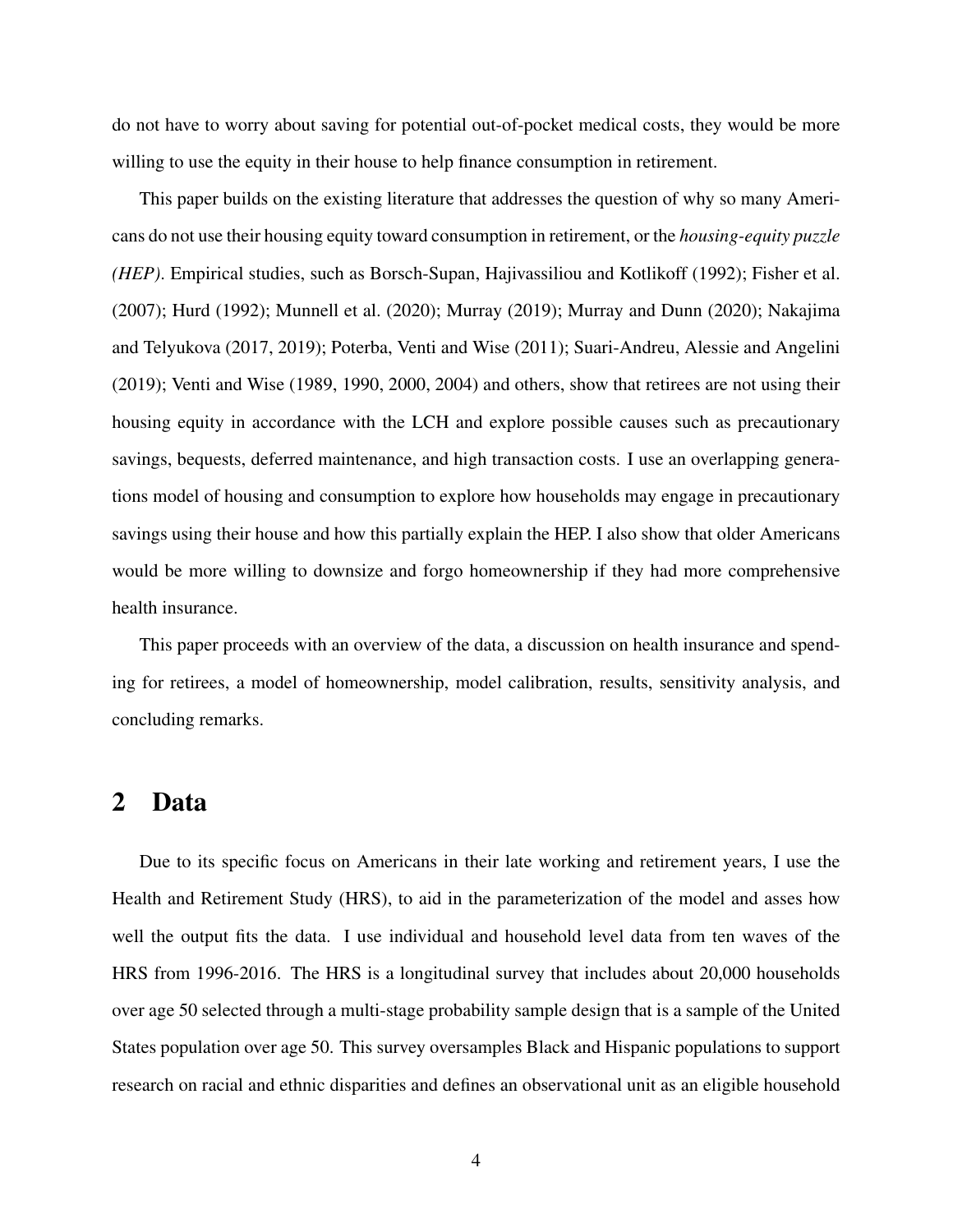financial unit where at least one person is an eligible member the defined cohorts  $<sup>1</sup>$ .</sup>

The HRS is administered by the University of Michigan Institute for Social Research in partnership with the RAND Center for the Study of Aging. When the study was initiated in 1992, the original target population for the HRS was adults born between 1931-1941 (HRS Cohort) and those born before 1924 (AHEAD cohort). Every six years the survey adds a new cohort starting in 1998 with those born between 1924-1930 (Children of the Depression) and 1942-1947 (War Babies Cohort). In 2004 those born between 1948-1953 (Early Baby Boomers Cohort) were added. In 2010, those born between 1954-1959 (Mid-Baby Boomers Cohort) were added and in 2016 those born between 1960-1965 (Late-Baby Boomers Cohort) were added.

I restrict the data to two household types: one-person households where the person is aged 55 or older and two-person households of married couples where the male is aged 55 or older.

## 3 Health Spending and Insurance for Retirees

Medicare provides health insurance to adults age 65 and older in the United States and has several components<sup>2</sup>. Medicare Part A covers in-patient hospital visits, hospice care, and some health care. Most households do not pay a premium for Part A because they paid enough Medicare taxes while working, however, they are required to make coinsurance payments <sup>3</sup>. Medicare Part B covers doctors' visits, out-patient care, physical therapy, and some other health care costs not covered by Part A. There is a monthly premium for Part B that is based on adjusted-gross income and some services require a coinsurance payment once a deductible is met <sup>4</sup>. Medicare Part D covers prescription drugs and comes with a monthly premium paid in addition to the premium for

<sup>&</sup>lt;sup>1</sup> For more information on the HRS and its sample selection, see https://hrs.isr.umich.edu/publications/biblio/9047 (HRS Staff, 2008)

<sup>2</sup> Information on what Medicare covers and its various parts are available at: https://www.medicare.gov/what-medicare-covers.

More information on costs for Medicare Part A is available at: https://www.medicare.gov/your-medicare-costs/part-a-costs.

<sup>4</sup> More information on costs for Medicare Part B is available at: https://www.medicare.gov/your-medicare-costs/part-b-costs.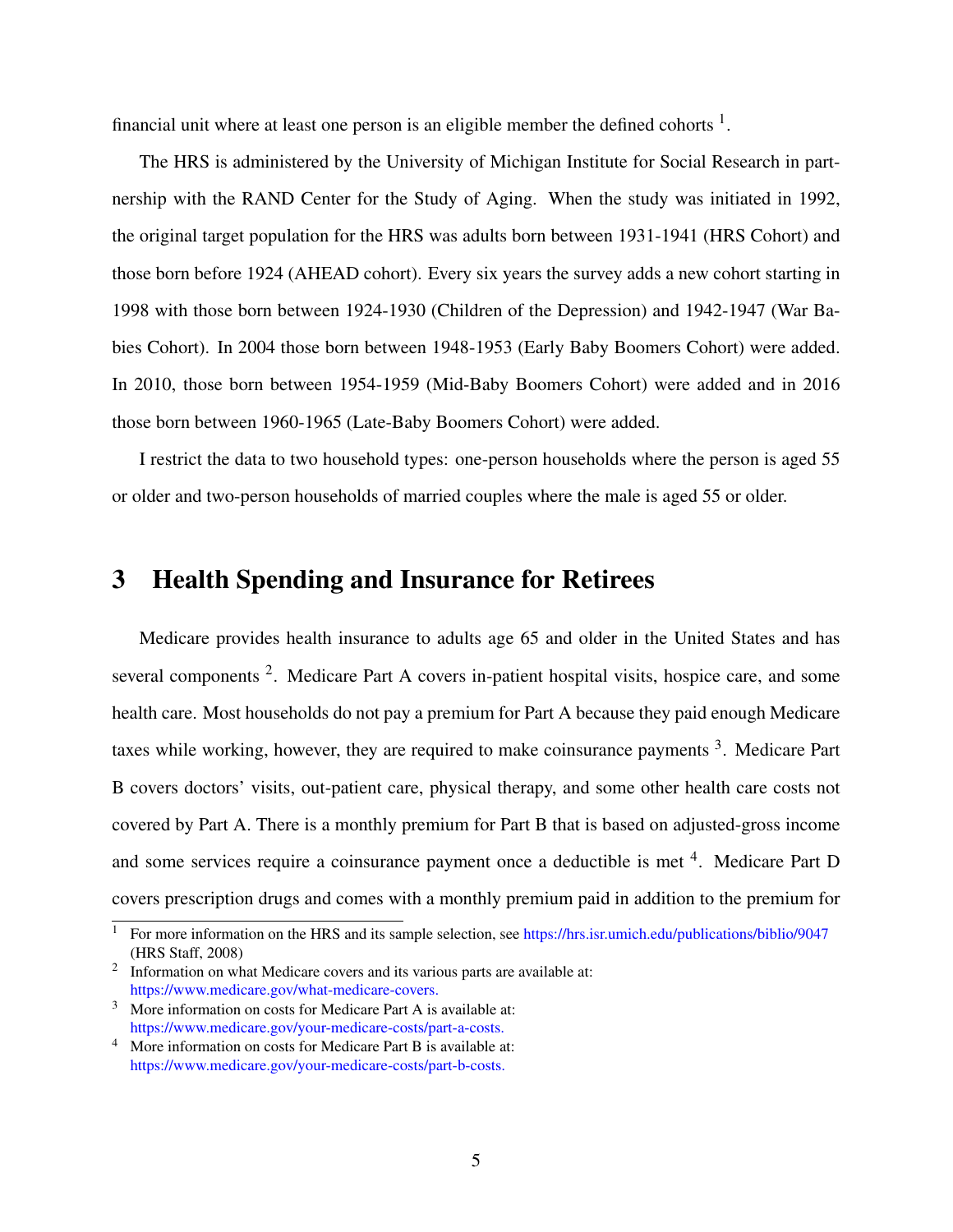Part B<sup>5</sup>. These are private health insurance plans, typically HMOs, that provide the same benefits covered by Part A and Part B<sup>6</sup> 30 percent of Medicare beneficiaries were enrolled in Medicare Advantage plans in 2014 (Cubanski et al., 2018).

Medicare covers 65 percent of the medical expenses of retirees (De Nardi et al., 2016). The remaining 35 percent come from payments on premiums, deductibles, and other services not covered by Medicare (e.g., long-term services and dental care). This causes many older households to incur high out-of-pocket costs on health care (Cubanski et al., 2018). Because of these costs, 86 percent of Medicare beneficiaries had some sort of supplemental health insurance in 2010 (Cubanski et al., 2015). Supplemental insurance policies are available to individuals enrolled in Medicare Part A and B and are sold by private health care companies. These plans are highly regulated and require a monthly premium and cover some of the costs Medicare does not cover. However, even with supplemental insurance many households still pay between \$4,000-\$8,000 per year in out-ofpocket health care expenses (De Nardi et al., 2016; Cubanski et al., 2015). Figure 1 shows that nearly half of older households believe there is a greater than 50 percent chance they will spend more than \$1,500 in the coming year in medical bills and just under a third of older households believe there is a greater than 50 percent chance they will spend more than \$3,000.

Between the ages of 70 and 90, out-of-pocket medical expenses more than double. This is primarily driven by spending on long-term care and nursing home stay, which can cost around \$80,000 a year (De Nardi et al., 2016; Fisher et al., 2007). Retirees have the option to purchase additional long-term care insurance, but as shown in Figure 2, fewer than 20 percent of older Americans have it, meaning they would need to bear these costs out-of-pocket. Given the uncertainty of when long-term care will be necessary and the lack of long-term care insurance for most retirees, this is a possibility why households hold on to excess housing equity as a form of precautionary savings where they would sell their house to pay off high medical bills. In this paper, I explore this possibility and how their behavior would change if they had more comprehensive health insurance

<sup>5</sup> More information on costs for Medicare Part D is available at: https://www.medicare.gov/drug-coverage-partd/costs-for-medicare-drug-coverage/monthly-premium-for-drug-plans.

<sup>6</sup> More information on Medicare Part C is available at: https://www.medicare.gov/sign-up-change-plans/types-of-medicare-health-plans/medicare-advantage-plans.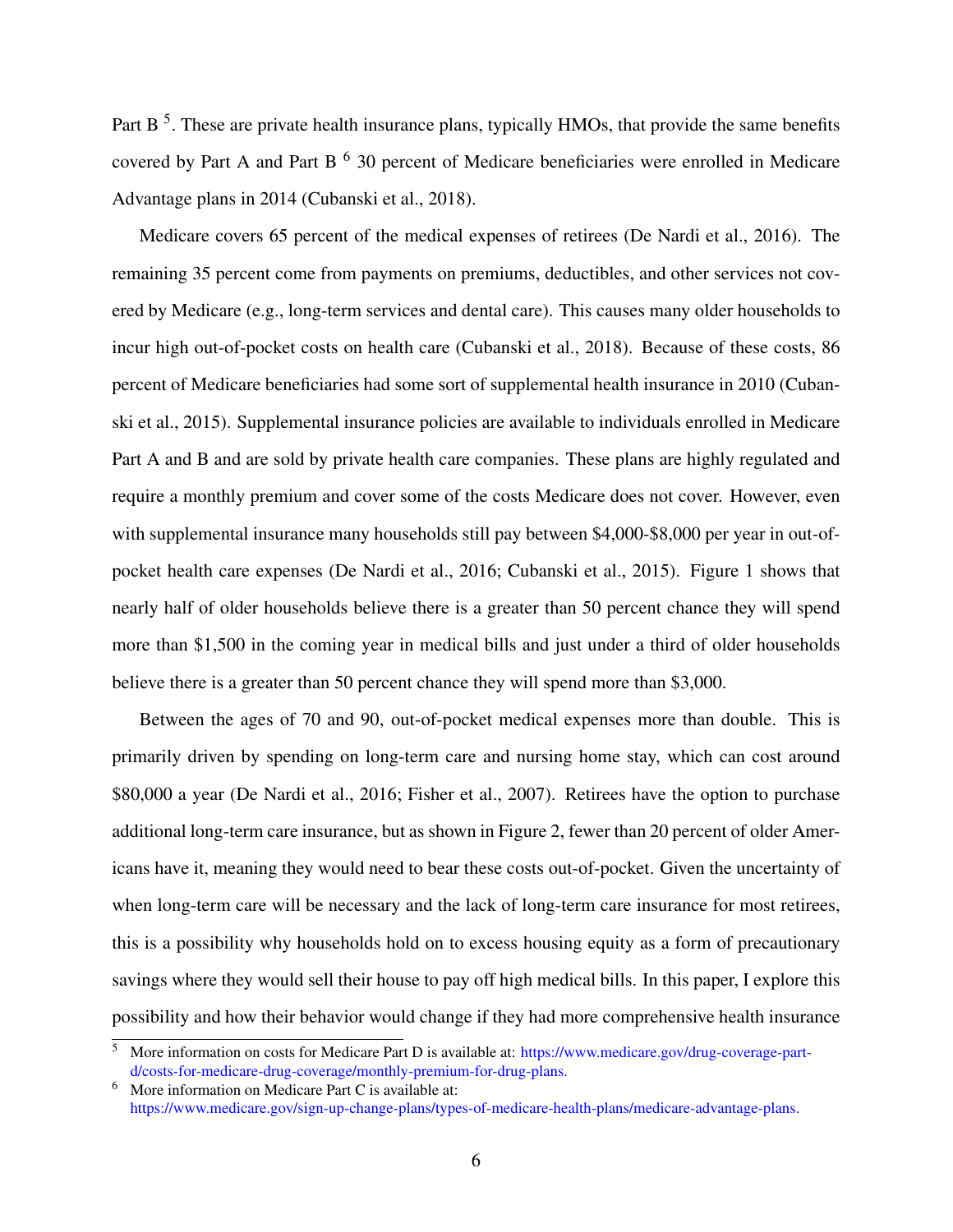coverage.

## 4 A Model of Housing Dynamics with Potential Health Shocks at Old Age

### 4.1 Demographics and Income

In a framework that is similar in nature to İmrohoroğlu, Matoba and Tüzel (2018) and Gervais (2002), the economy is populated with overlapping generations of agents at three stages of life,  $s_t \in [1, 2, 3]$ . Agents work during the first stage (age 55-64) and are retired in the last two stages (age 65-71 and 72-77 respectfully). In each period *t*, agents advance from one stage to the next with probability  $\pi_s$  and spend another period in the current stage with probability  $1-\pi_s$ . When an agent dies, they are replaced by a new agent in the first stage of life.

During the first stage of life, labor income,  $y_t^s$ , is given by  $log(y_t^s) = log(w^s) + e_t$ . The term  $w^s$ represents the wage profile of the individual and *e<sup>t</sup>* represents an AR(1) stochastic shock to income every period, given by  $e_t = \Theta e_{t-1} + \varepsilon_t$ .  $\varepsilon_t$  is normally distributed with mean zero and variance  $\sigma_\varepsilon^2$ and  $\Theta$  < 1, it captures the persistence of the stochastic component to labor income. During the final two stages of life, individuals are retired and face a certain retirement income that declines as they age. In the third stage of life, agents are subject to a possible health shock,  $\lambda_t$ , that is associated with unexpected medical bills that can potentially occur each period. Agents are aware that there is a possible health shock in the future but do not know whether they will receive one. Agents die with probability  $\pi_3$  in the third stage and are replaced by an agent in the first stage. In stage 3, agents can potentially face immediate death (e.g., total acute myocardial infarction), a long-term illness (e.g., cancer), or a one-time health shock (e.g., broken bone).

## 4.2 Housing

Agents will be endowed with units of housing at time  $t = 0$  which they will live in the first period. After the first period, agents will have access to a mortgage market when purchasing a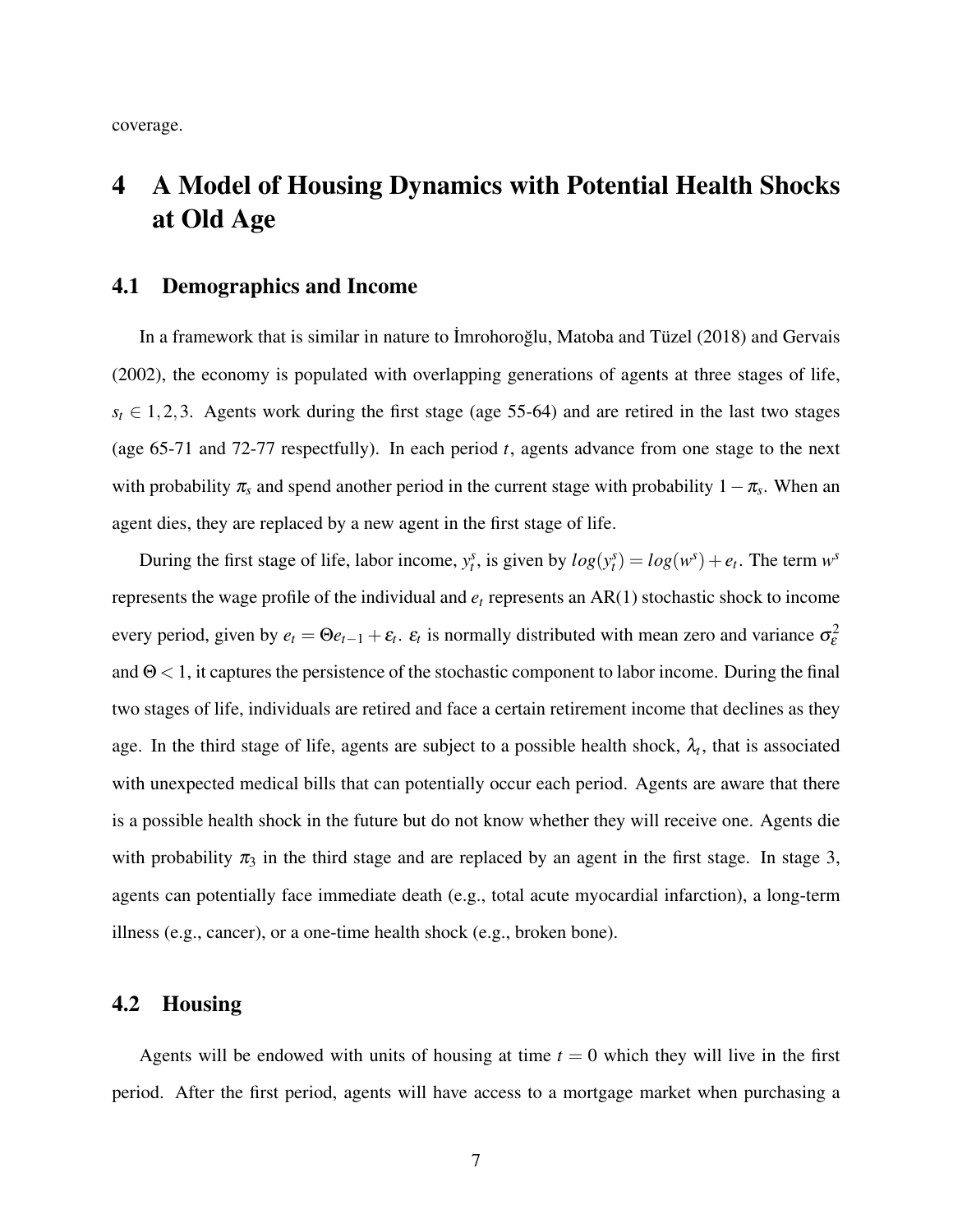home. If they purchase a home, they are required to make a down payment. If an agent sells their home, they face transaction costs (e.g., realtor fees, moving costs, etc.). Homeowners have to pay property taxes,  $T_t^p = \tau_t^p p_t h_t$ , where  $\tau_t^p$  $t_t^p$  is the property tax rate,  $p_t$  is the price per unit of housing, and *h<sup>t</sup>* is the exogenous quantity of housing an agent has at time *t*. Renters do not have to pay property taxes. Households make decisions on consumption, housing arrangements, and their mortgage each period after observing their income and whether they receive a health shock  $^7$ .

In the background of the model, there are financial institutions that provide loans to homeowners, hold residential rental capital, and pool individual's deposits. These financial institutions own all the rental housing units. In this model, housing stock is fixed at  $\bar{H}$ . Housing stock is equal to housing owned by individuals plus housing owned by the financial institutions. Homeowners can either be savers – earning an interest rate of  $r<sup>d</sup>$  - or borrowers in the mortgage market facing a mortgage rate of *r <sup>m</sup>*. The interest payments on mortgages is tax deductible.

#### 4.3 Individuals Problem

Homeowners must pay a transaction cost if they choose to sell their home. Let *h rent* be the set of house sizes available to renters and  $h^{own}$  be the sizes of homes available to owners. Let  $h_t \in \{h^{rent}\}\$ indicate an agent who is a renter and  $h_t \in \{h^{own}\}\$ indicate an agent who is a homeowner. Transaction costs,  $F(h_t, h_{t+1})$ , are defined by:

$$
F(h_t, h_{t+1}) = \begin{cases} \varphi p_t h_t & \text{if } h_t \in \{h^{own}\} \text{ and } h_{t-1} \neq h_t \\ 0 & \text{otherwise} \end{cases}
$$
 (1)

where  $\varphi$  represents the proportion of the house value paid in transaction costs (e.g., real estate agent fees, moving costs, etc.). Homeowners who move to a different size home must pay transaction costs. I assume that a household who remains in the same size house did not move. All renters

<sup>7</sup> In this paper, health shock refers to an increase in unexpected medical bills in the third stage of life. While individuals can suffer health shocks at any age, this study is specifically interested in how an increase unexpected medical bills after age 72 impacts homeownership decisions because this is where households are likely to see the largest increases in out-of-pocket medical spending. See De Nardi et al. (2016) for more information.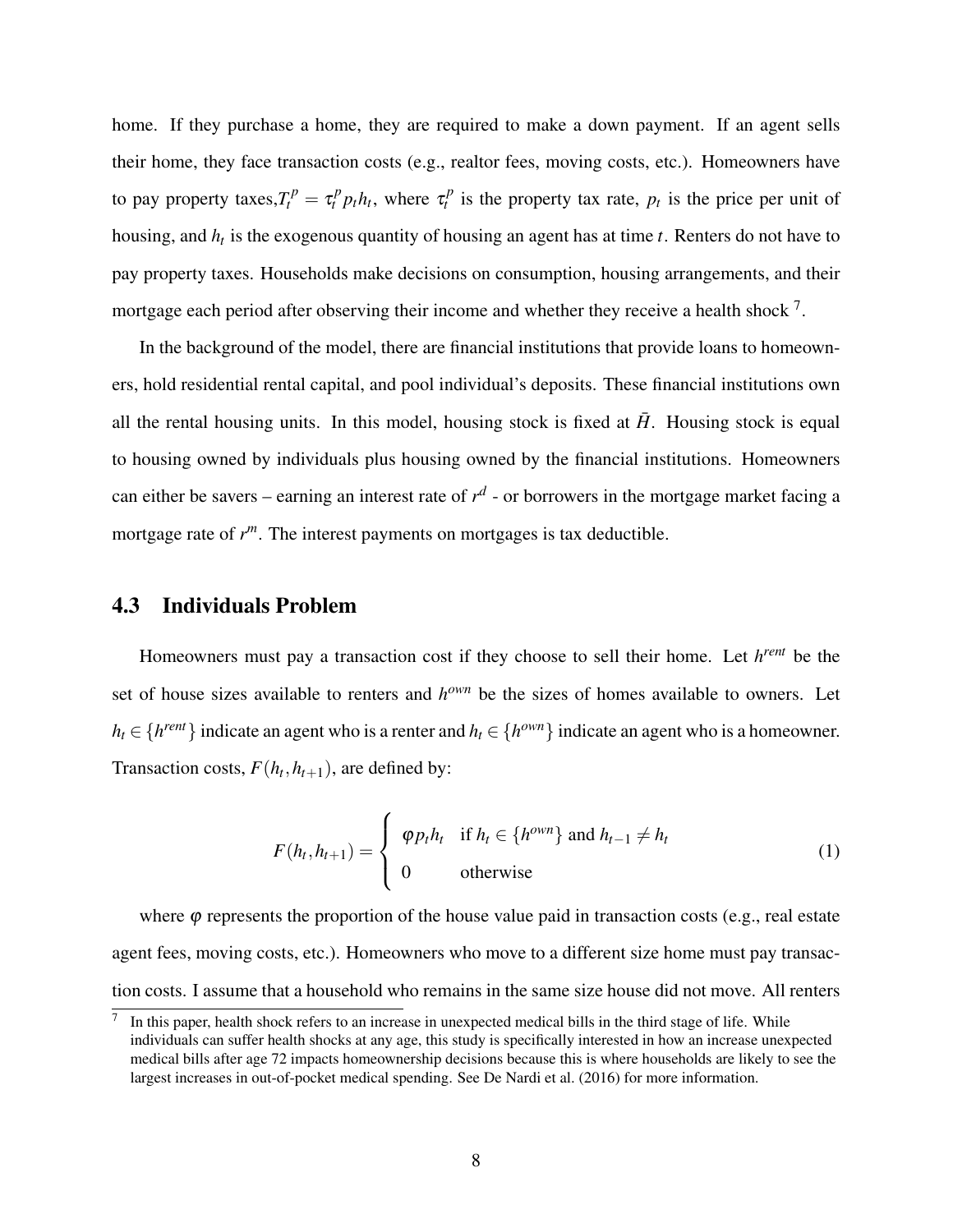who move do not pay the transaction cost.

Households can borrow against the value of their home (mortgage  $a_{t+1}$ ) and are subject to a loan-to-value constraint  $\eta$ , given by:

$$
a_{t+1} \leq \eta p_t h_{t+1} \text{ if } h_t \in \{h^{own}\}\
$$
 (2)

Homeowners are not allowed to default on their mortgages. Renters do not have access to the mortgage market and are only allowed to save. A negative mortgage represents savings that receives interest rate *r d*

$$
r = \begin{cases} r^{m} & \text{if } a_{t+1} > 0 \\ r^{d} & \text{if } a_{t+1} > 0 \end{cases}
$$
 (3)

Following İmrohoroğlu, Matoba and Tüzel (2018), this model implements progressive income taxes and uses the tax function from Gouveia and Strauss (1994), which has the following functional form:

$$
T_t^i(\tilde{y}) = \left[\tilde{y} - \left(\tilde{y}^{-\tau_{\eta_0}} + \tau_{\eta_2}\right)^{-\frac{1}{\tau_{\eta_1}}}\right]
$$
\n(4)

where  $\tilde{y}$  is taxable income, and  $(\tau_{\eta_0}, \tau_{\eta_1}, \tau_{\eta_2})$  are policy parameters on income taxes that determine progressivity and level of taxes collected . Interest paid on mortgages, *ra<sup>t</sup>* , and property taxes,  $T_t^p$  $t<sup>p</sup>$ , are tax deductible and interest on savings is taxable. Taxable income during the first stage of life is:

$$
\tilde{y} = max(0, [y_t - ra_t - T_t^p])
$$
\n(5)

For simplicity it is assumed that retirees do not pay income on their retirement income, but property taxes and mortgage interest are still tax deductible. Taxable income for the last two stages of life is: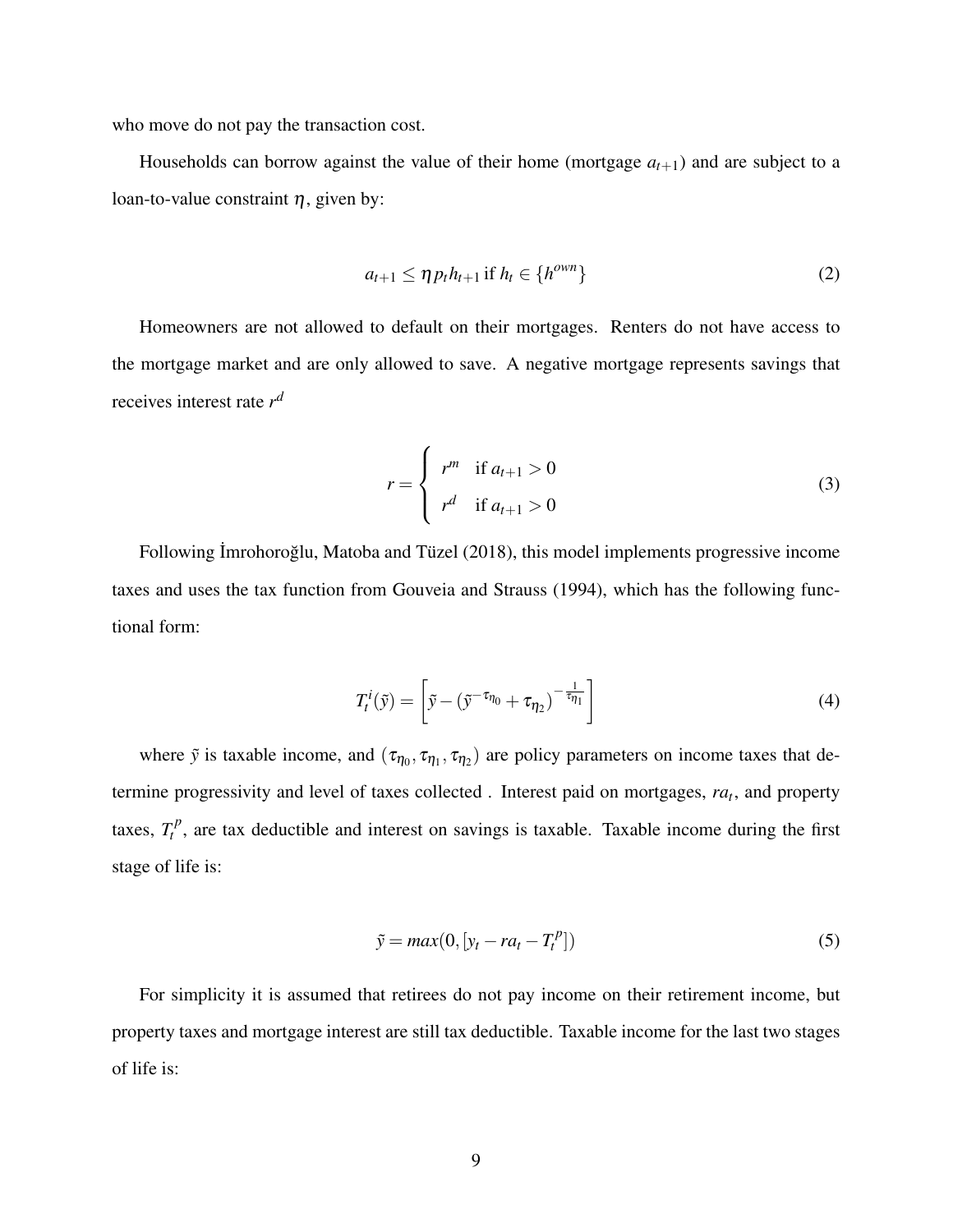$$
\tilde{y} = max(0, \left[ -ra_t - T_t^P \right]) \tag{6}
$$

In the event an agent dies, the financial institution sells the house and distributes the net assets of all the deceased agents in the form of an accidental bequest in the next period. This bequest is denoted by  $q_t$ . Homes have a depreciation rate of  $\delta$ . This can be viewed as the maintenance and upkeep costs of living in a home that homeowners must pay. In each period agents seek to maximize utility and face budget constraints which are a function of current and future homeownership status. Agents derive utility from consumption and housing. Agents maximize the utility from consumption and housing in each stage given by:

$$
maxu(c_t, h_t) = \frac{\left[c_t^{\chi} h_t^{1-\chi}\right]^{1-\sigma^s}}{1-\sigma^s}
$$
\n(7)

where  $\chi$  is the relative weight of housing and consumption and  $\sigma^2$  is relative risk aversion.

#### 4.3.1 The First Stage

In the first stage, agents are considered working and receive income,  $y_t^1$ , as well as a bequest from the previous generation who just died,  $q_t$ . Agents are endowed with housing  $h_0$  and can either be a homeowner or a renter depending on the value of  $h<sub>0</sub>$ . After the initial period, households can stay in their current residence or they can move. All homeowners who move face transaction costs, *Ft* . During the first stage, agents must decide between spending on consumption, *c<sup>t</sup>* , and saving for the next period,  $a_{t+1}$ . The first stage budget constraint is as follows:

$$
c_t + \hat{h}_{t+1} - a_{t+1} = y_t^1 + \hat{h}_t - T_t^i - T_t^p + q_t - F_t \tag{8}
$$

$$
\hat{h}_t = \begin{cases}\n(1 - \delta) p_t h_t & \text{if } h_t \in h^{own} \\
0 & \text{if } h_t \in h^{rent}\n\end{cases}
$$
\n(9)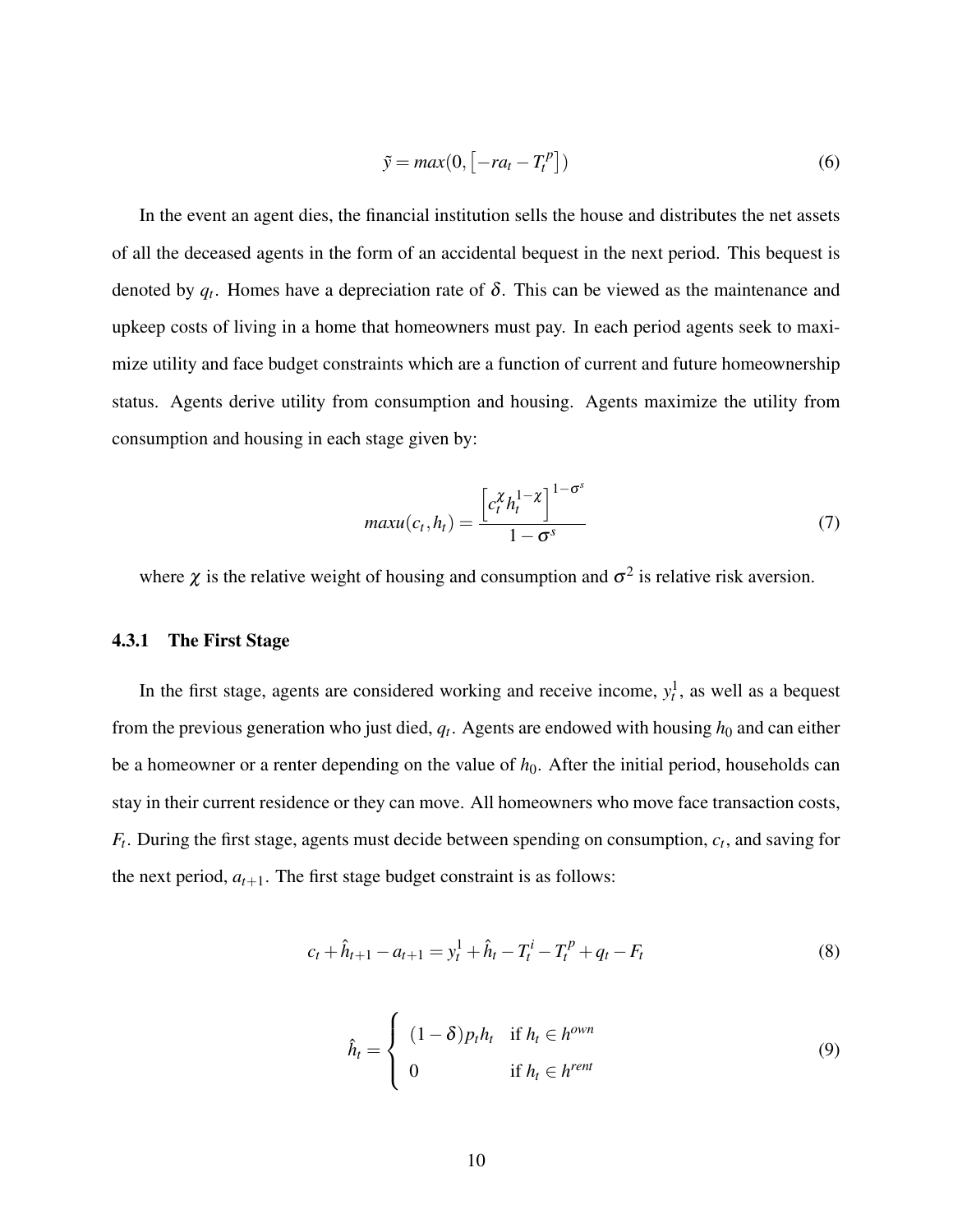$$
\hat{h}_{t+1} = \begin{cases}\n p_t h_{t+1} & \text{if } h_t \in h^{own} \\
 \text{rent}_t h_{t+1} & \text{if } h_t \in h^{rent}\n\end{cases}
$$
\n(10)

The competitive market rental rate is determined by the financial institutions, which make zero profit in equilibrium. The rental rate covers the depreciation expenditure, property taxes, and mortgage interest payments:

$$
rent_t = (r^m + \delta + \tau_t^p)p_t
$$
\n(11)

#### 4.3.2 The Second Stage

All agents retire at the beginning of the second stage and they observe their income,  $y_t^2$ . Agents then make decisions on how much to spend on consumption,  $c_t$ , and their choice of dwelling,  $h_{t+1}$ . Households can stay in their current residence or they can move. Those who purchase another home can choose to borrow against it in the mortgage market or save for the next period,  $a_{t+1}$ . The budget constraint in the second stage is as follows:

$$
c_t + \hat{h}_{t+1} - a_{t+1} = y_t^2 + \hat{h}_t + (1+r)a_t - T_t^i - T_t^p - F_t
$$
\n(12)

#### 4.3.3 The Third Stage

At the beginning of each period in this stage, agents observe their income,  $y_t^3$  unexpected medical bills as a result of a health shock,  $\lambda_t$ .  $\lambda_t$  occurs with probability  $d_t$  which takes a value of 1 if the agent receives a health shock and 0 if they do not, and can reoccur each period. Agents must pay for their unexpected medical bills, either from current income, accumulated savings, or by selling their home. Agents make decisions on how much to spend on consumption, *c<sup>t</sup>* , and type of preferred dwelling, *h<sup>t</sup>* , in light of the potential the health shock. The third stage budget constraint for a household is: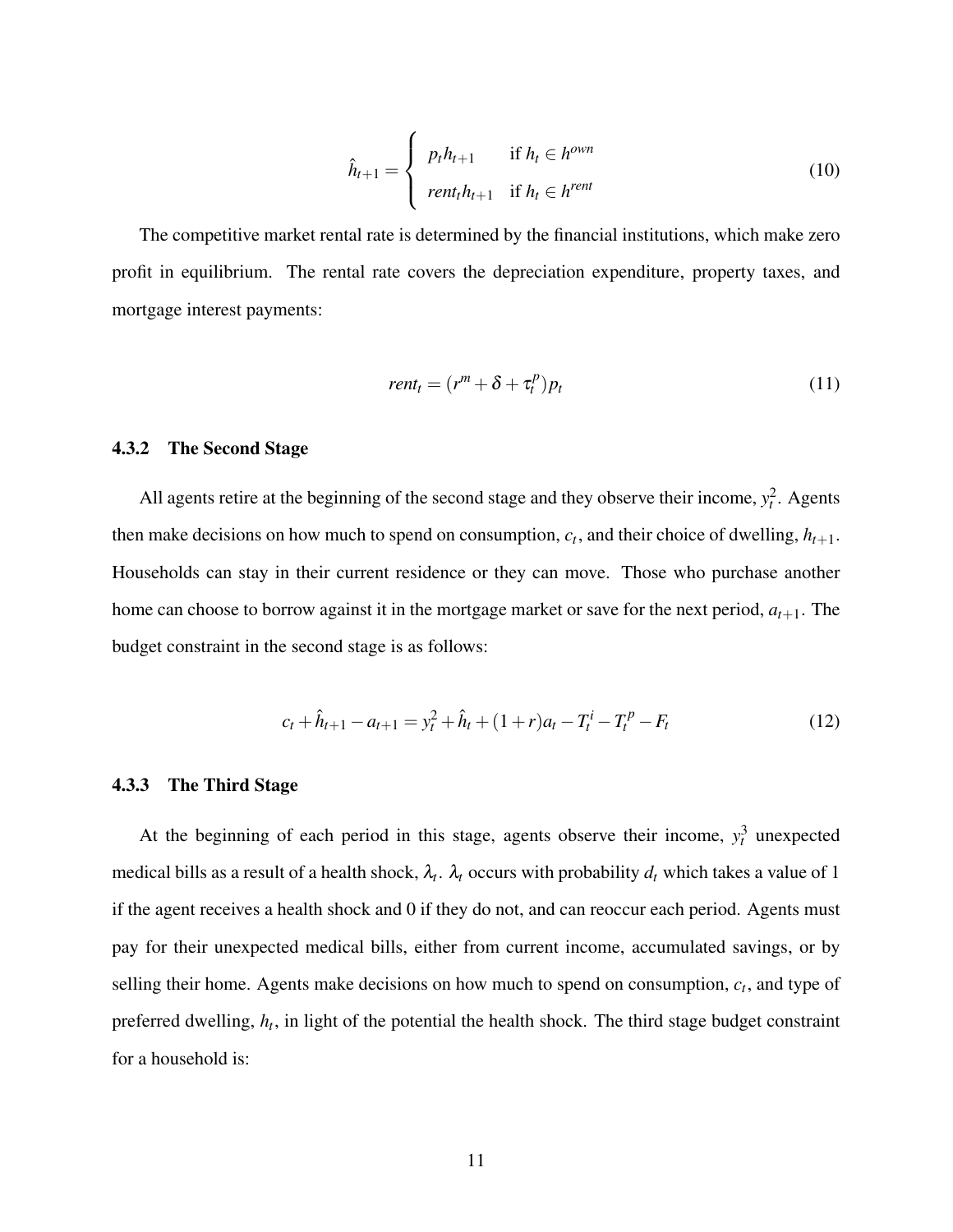$$
c_t + \hat{h}_{t+1} - a_{t+1} = y_t^4 - d_{tt} + \hat{h}_t + (1+r)a_t - T_t^i - T_t^p - F_t
$$
\n(13)

At the end of the third stage agents die, however agents do not know when this will occur. Any assets the agent does not consume are distributed as an accidental bequest to the first generation.

#### 4.3.4 Government

It is assumed that the government has a balanced budget and finances its expenditures, *G<sup>t</sup>* , with tax revenue collected through income and property taxes.

### 4.4 Equilibrium

Individuals at time  $t$  are heterogeneous with respect to life stages  $s_t$ , assets/mortgages  $a_t$ , housing  $h_t$ , and income  $y_t$ . Let  $\Gamma(e, e')$  be the transition matrix for labor income;  $\Lambda(s, s')$  be the transition matrix for life stages;  $\vartheta^s(\lambda')$  be age dependent probability of a health shock;  $\Omega_t$  represent the state  $(s, a, h, y)$  faced by an agent at time *t*; and  $V(\Omega_t)$  be the maximized value of the objective function at state  $\Omega_t$ . The dynamic programming problem faced by individuals is given by:

$$
V_t(\Omega) = \max_{c,h',m'} u(c,h) + \beta \sum_{s'} \sum_{e'} \sum_{\vartheta^s} \Lambda(s,s') \vartheta^s(\lambda') V_{t+1}(\Omega')
$$
(14)

subject to the constraints of  $(1)-(13)$ .

A competitive equilibrium is a sequence of value functions  $V_t(\Omega)$ ; individual decision rules for consumption goods, housing, and mortgages; a measure of agent types  $\prod_t(\Omega)$ ; and the price of housing  $p_t$  - assuming assuming the sequence government policy  $\{\tau_{\eta_0}, \tau_{\eta_1}, \tau_{\eta_2}, \tau_t^p\}_{t=1}^\infty$  $\sum_{t=0}^{\infty}$  and mortgage and deposit rates  $\{r^m, r^d\}_{t=1}^{\infty}$  $\sum_{t=0}^{\infty}$  are igven - so that for all *t*:

- Given the price of the house, interest rates on mortgages and deposits, and the government policy, the dynamic programming problem is solved by the individual's decision rules.
- *p<sub>t</sub>* clears the housing market,  $\sum_{\Omega} \prod_{t}(\Omega) h_t(\Omega) = \overline{H}$ , where  $h_t(\Omega)$  is the optimal housing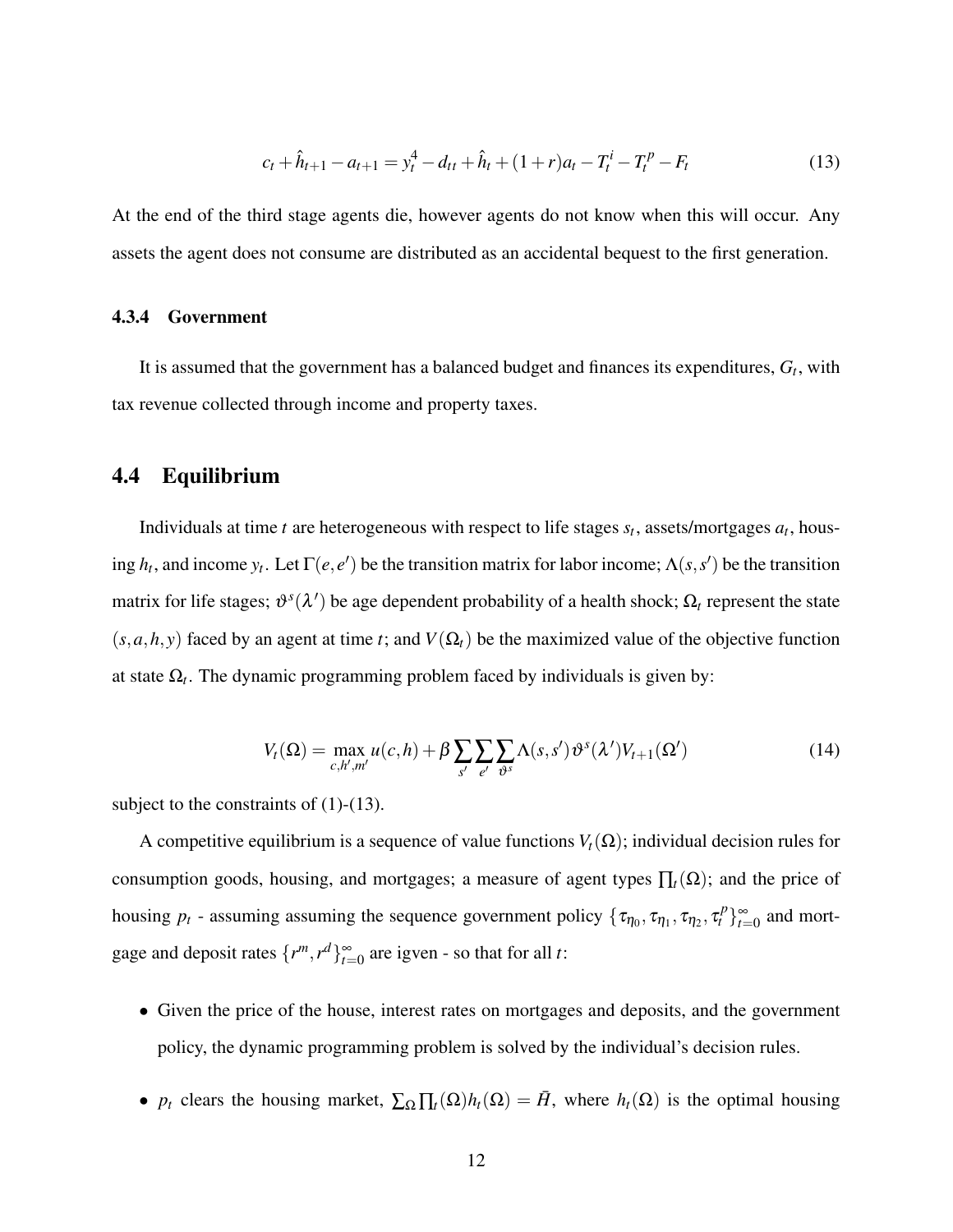allocation resulting from the dynamic programming problem of the household.

• Accidental bequests are given by

$$
q_t = \frac{\pi_t \sum_{m,h;a} \prod_t(\Omega) [(1-\delta)(p_t(\Omega)h_t(\Omega)) - (1+r)(a_t(\Omega))]}{\sum_{\Omega} \prod_t(\Omega) y_t^s}
$$
(15)

Death occurs (with probability  $\pi_3$  after agents in the third stage have made their homeownership, mortgage, and savings decisions.

## 5 Calibration <sup>8</sup>

The goal for the benchmark economy is to match the housing market of Americans aged 55 and older using data from the HRS. A summary of all the parameters used in the model can be found in Table 1.

In each life stage, *s*, agents face a probability  $\pi_s$  of moving to life stage  $s+1$ .  $\pi_s$  is set so that on average, agents spend ten years in the first stage and six years in the last two life stages. This makes the average life expectancy 77 years. The transition matrix for life stages is:

$$
\Lambda(s, s') = \begin{bmatrix} .90 & .10 & .00 \\ .00 & .83 & .17 \\ .00 & .00 & .83 \end{bmatrix}
$$
 (16)

The labor income process that is used in the model is calibrated in such a way so the output from the model match homeownership rates of the HRS (future use of calibrated is assumed for the same purpose). The idiosyncratic component of labor income,  $e_t = \Theta e_{t-1} + \varepsilon_t$ , is calibrated using the four-state Markov chain found in İmrohoroğlu, Matoba and Tüzel (2018). The values of *e*<sup>*t*</sup> are (−0.41, −0.10, 0.10, 0.41) and the transition matrix is:

<sup>&</sup>lt;sup>8</sup> The MATLAB code used by İmrohoroğlu, Matoba and Tüzel (2018), available at https://www.aeaweb.org/articles?id=10.1257/mac.20160327, was very helpful and parts of their code served as a template for the calibration of this paper. The MATLAB code used for this paper is available upon request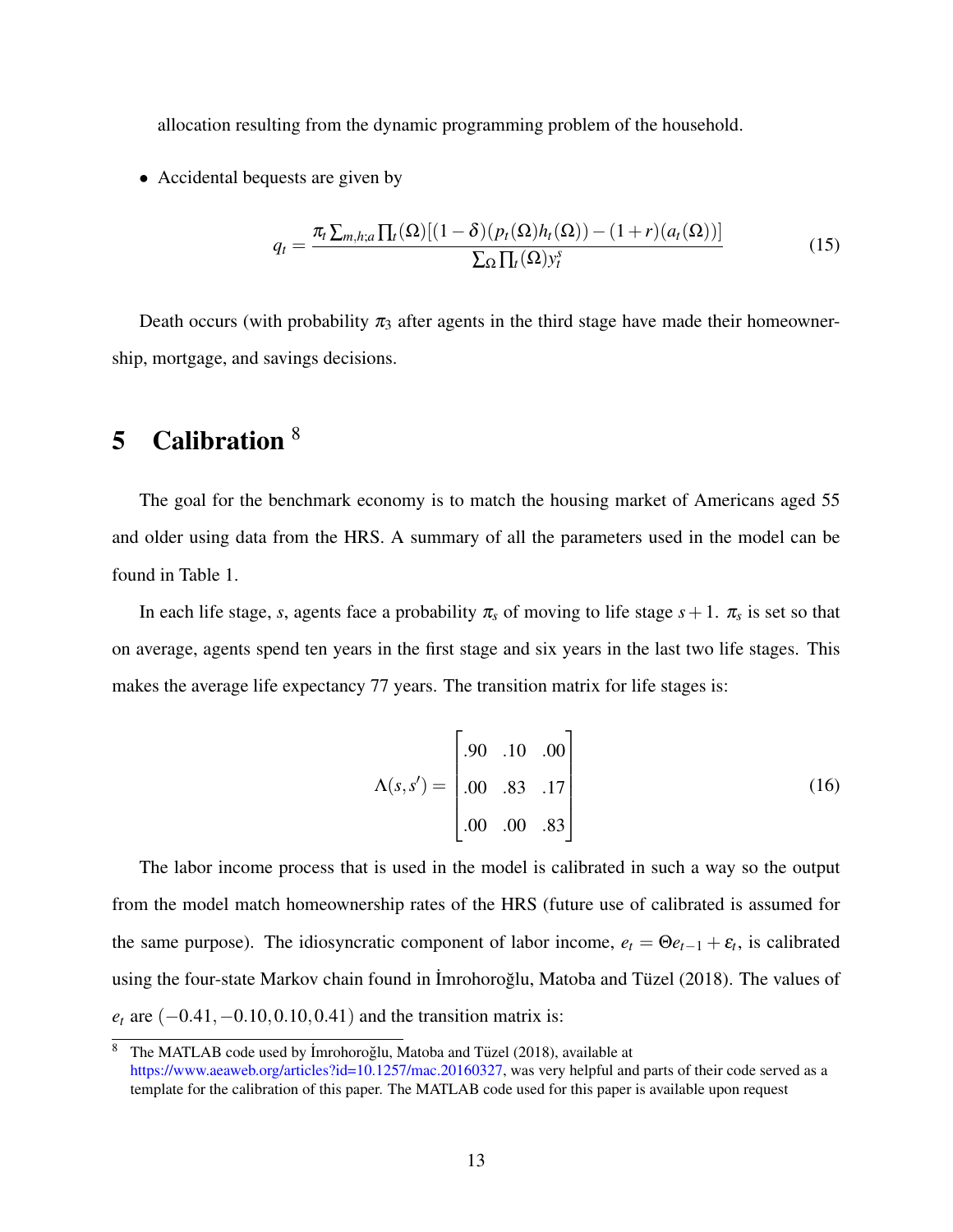$$
\Gamma(e, e') = \begin{bmatrix} .84 & .16 & .00 & .00 \\ .16 & .64 & .20 & .00 \\ .00 & .20 & .64 & .16 \\ .00 & .00 & .16 & .84 \end{bmatrix}
$$
(17)

The tax function in equation 4 is calibrated to the US federal tax code.  $\tau_{\eta_1}$  determines the progressivity of taxes and is estimated by Gouveia and Strauss (1994) to take the value of 0.768. The also estimate  $\tau_{\eta_0}$  to be 0.258.  $\tau_{\eta_2}$  is calibrated to be 0.5. Property tax rates in the US vary between 0.28 percent (Hawaii) to 2.38 percent (New Jersey) (Walczak, 2015), so  $\tau^p$  is set in the middle at 1.0 percent.

The interest rate on mortgages,  $r^m$  is set to 4.05 percent<sup>9</sup> and the interest rate on deposits,  $r^d$ , is set to 1.7 percent<sup>10</sup>. The transaction cost of selling a home,  $\varphi$ , is 10 percent. This is slightly higher than what is seen in other studies modeling the entire life-cycle, but there is some evidence to suggest that transaction costs are higher for older households (Ai et al., 1990; Borsch-Supan, Hajivassiliou and Kotlikoff, 1992; Feinstein and McFadden, 1989; Venti and Wise, 1990). Following İmrohoroğlu, Matoba and Tüzel (2018), the maximum loan-to-value parameter,  $\eta$ , is set to 80 percent. The depreciation rate,  $\delta$ , is set to 1.7 percent<sup>11</sup>.

The time period, *t*, is one year. The subjective time discount factor,  $\beta$ , is assumed to be 0.96, a value in line with what is commonly used in the literature. The 2016 Consumer Expenditure Survey shows that non-housing consumption makes up 66.4 percent of a household's personal expenditure (Bureau of Labor Statistics, 2018), so the relative weight of consumption and housing,  $\chi$ , is set at 0.66. This paper takes a slightly different approach to risk aversion than typically seen in these types of models due to its specific focus on retirees and near retirees. Risk Aversion, <sup>σ</sup> *s* , takes the

<sup>9</sup> The average rate on a 30-year fixed mortgage is 4.05 percent between 2010-2017 Freddie Mac (2018)

<sup>&</sup>lt;sup>10</sup> The average one-year treasury rate from 2010-2017 is 0.38 percent (Board of Governors of the Federal Reserve System, 2018). However, this is a period of Quantitative Easing (QE). Since low interest rates will not be the norm in the future, this paper uses the interest rate on deposits from  $\lim$ ohoroglu, Matoba and T  $\lim$  (2018), the expected standard as QE ends

<sup>&</sup>lt;sup>11</sup> The range of is between 1.5 and 2.0 percent in De Nardi (2004), Imrohoroglu, Matoba and Tüzel (2018), and Nakajima and Telyukova (2017).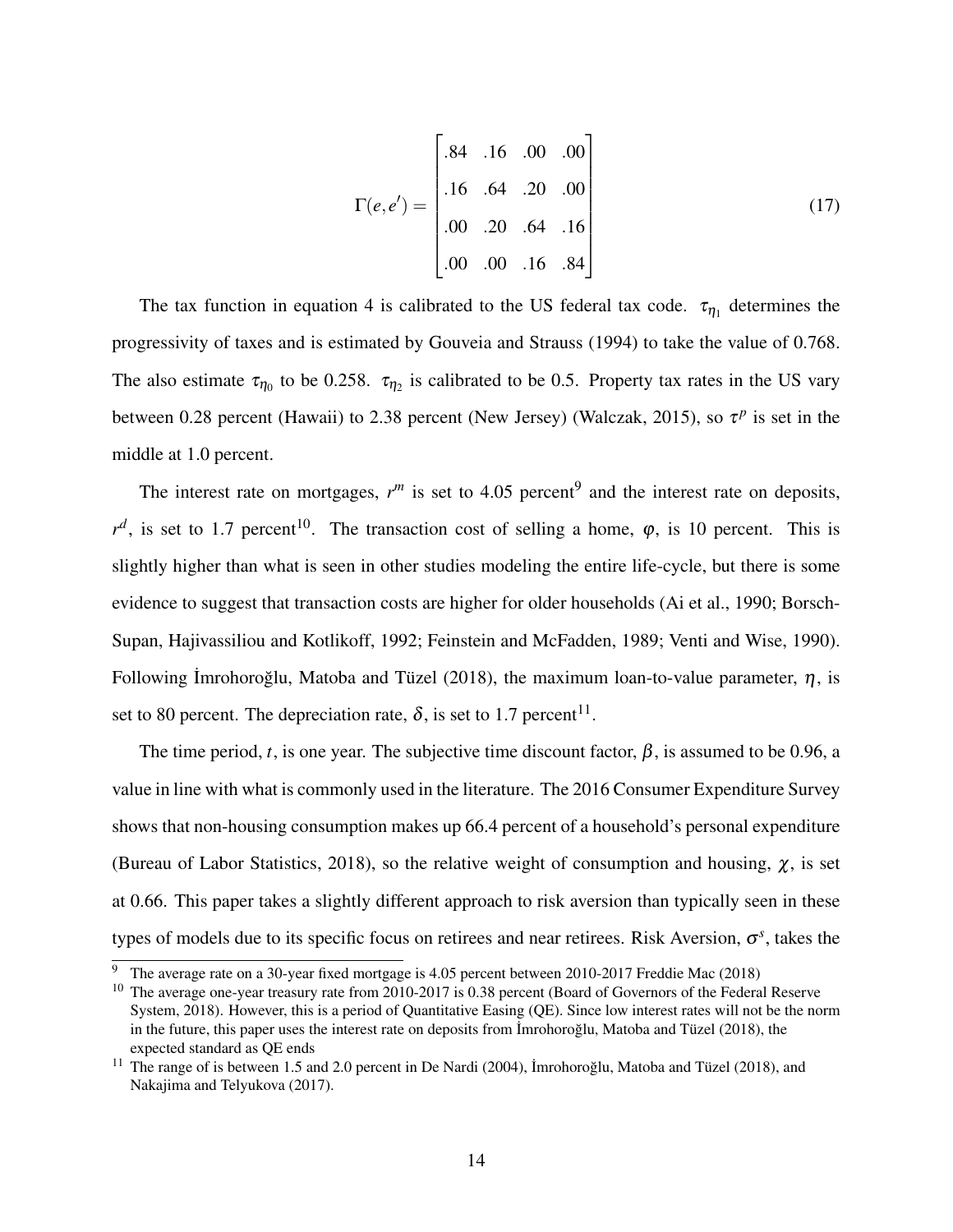value of 5.0 in the first stage, 8.0 in the second stage, and 10.0 in the third stage. These rates are higher than what is traditionally found in the literature and increasing with age. It is intentionally calibrated this way as the model does not simulate the entire life cycle – only late working years and retirement and older individuals tend to have higher degrees of risk aversion than working age individuals (Tymula et al., 2013; Albert and Duffy, 2012).

I find that within the HRS for households aged 72-77, between 40-45 percent of household's report having a bad health as well as an increase in out-of-pocket medical expenses. To determine bad health, I considered three metrics from the HRS: households that reported an increase in health conditions, households that reported bad health, and households that reported cancer, a stroke, lung disease, or heart disease Therefore, the probability of receiving a health shock, *d<sup>t</sup>* , in each period is set to 40 percent when agents are in the third stage and 0 percent otherwise and the value of out-of-pocket medical bills,  $\lambda_t$ , is set to 0.75. A sensitivity analysis in section 7 explores what happens to the model with higher and lower values  $\lambda_t$ .

The housing grid is based on the square footage for homeowners and renters from the American Housing Survey (2017). Renters can choose between two house sizes:  $h^{rent} = \{1.00, 1.25\}$  (a value of 1.00 can be interpreted as 1,000 square feet). Owners can choose between four house sizes:  $h^{own} = \{1.75, 2.25, 3.00, 3.50\}$ . The average house size is set to 2.25.

The state variables in the dynamic programing problem consist of life stages, *s<sup>t</sup>* , , net assets (savings and mortgage),  $a_t$ , housing,  $h_t$ , and employment state,  $e_t$ . There are 3 grid points for life stages, 76 grid points for assets (-9.9 to 3.6), 6 grid points for housing (1 to 3.50), and 4 values for idiosyncratic income. This results in 5,472 possible state combinations in the model.

## 6 Results

In this section, I use the benchmark model to investigate whether Americans age 55 and older are using their house as a form of precautionary savings by simulating the housing choices made by this demographic. First, I simulate the benchmark model where individuals are aware that their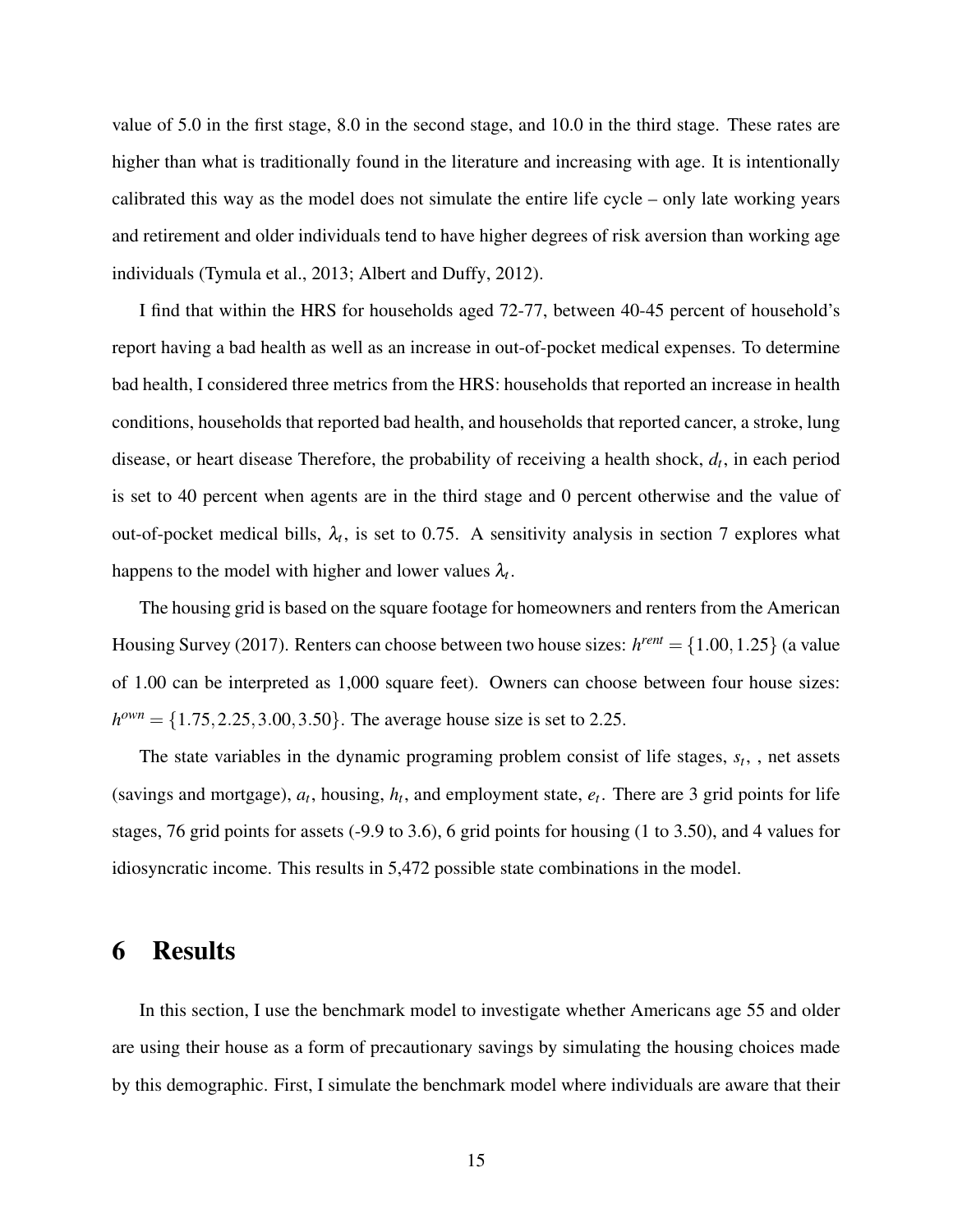health could change in the future, and they will be forced to pay out-of-pocket medical bills. I then simulate a model eliminating the health shock to determine how this population makes housing decisions in its absence.

To solve for the steady state decision rules in the economy, I begin by guessing the house price and solving the decision rules using value function iteration. After each iteration, I compare aggregate housing demand to aggregate housing supply. The house price is updated, and this process is repeated until aggregate housing demand is equal to aggregate housing supply. Using these decision rules, I simulate an economy with 10,000 individuals for 3,750 periods and generate aggregate statistics for the economy. I discard the first 750 periods to avoid any issues with initial conditions.

To assess the validity of the model, I compare homeownership rates in the benchmark model with a health shock to those in the HRS. Table 2 shows the results of the model compared to the HRS. The model generates an average homeownership rate of 78.1 percent compared with 77.8 percent in the HRS. The model also does a reasonable job of approximating homeownership rates for each stage of life which was the main target to match in the calibration. Table 2 also shows the percent of agents who moved compared to the data. Moving rates are close but slightly lower than what is seen in the data. The baseline model generates average moving rate of 9.1 percent compared to 10.7 percent seen in the HRS.

#### 6.1 Economies with and without a Potential Health Shock

Table 3 presents the results from the simulation of the benchmark economy and a counterfactual economy where agents are not subject to out-of-pocket medical expenses. If agents know that they will not receive a health shock, average homeownership rates are 70.7 percent (compared to 78.1) percent when a health-shock is possible). The counterfactual model shows almost a 6-percentage point decrease in the number of households that own a home in their late working years (stage 1) compared to the benchmark model. When households retire (stage 2), the percent of households who own is almost 4-percentage points lower and the rate of moving is 1-percentage point higher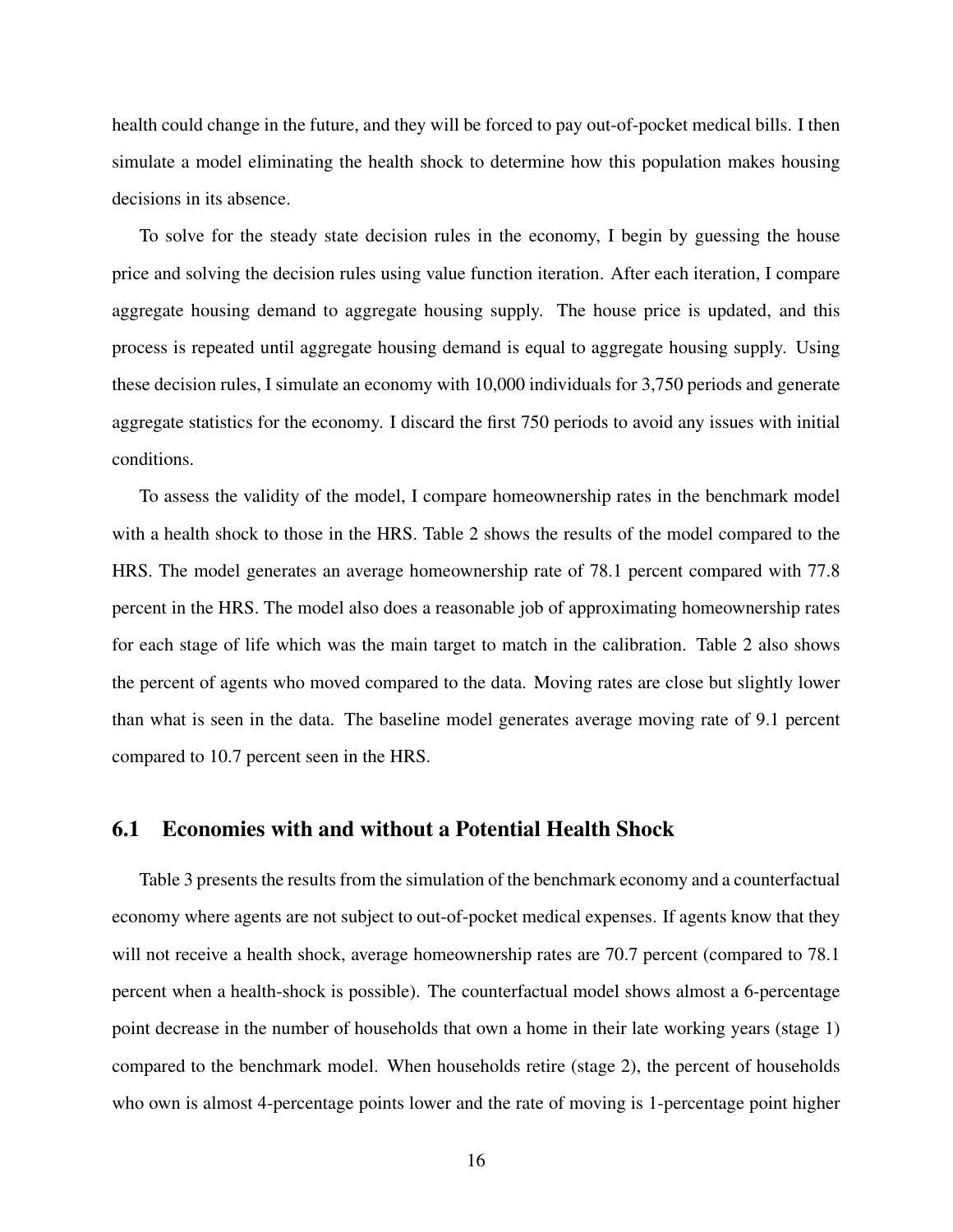in the counterfactual model. In addition, there is a 1-percentage point increase in the percent of homeowners who move and downsize. In late retirement (stage 3), homeownership rates are 13percentage points lower when there is no health shock and moving rates are 1.2-percentage points higher. There is also a 1.8-percentage point increase in the rate of homeowners who move to renting. In both retirement stages, households are more likely to move from owning to renting and more likely to downsize when moving in the counterfactual model compared to the benchmark model.

Since fewer households choose to own a home and those that move are more likely to either downsize or rent when an increase households know they will not face an increase in out-of-pocket medical expenses, this suggests that more older households would prefer to use their housing equity to help finance consumption but fear they might need to sell it if they get sick in the future. This provides evidence that households are engaging in precautionary savings using the home.

#### 6.2 Insurance Policy

The fact that households are more likely to behave in accordance with the LCH when they know there is no possibility of future out-of-pocket medical expenses suggests that the existing health insurance market for seniors is incomplete. As an experiment, I will incorporate an insurance policy, that goes beyond what is currently covered by Medicare and supplemental coverage, to determine its impact on homeownership decisions of older Americans.

Individuals can choose to purchase insurance that would cover all out-of-pocket medical expenses. The cost of insurance is  $\alpha$ , a fraction of individual income. Here, if an individual chooses to purchase such a policy, then  $\kappa_t = 1$ ; and if they choose not to purchase the policy,  $\kappa_t = 0$ . With this insurance policy,  $I_t$ , available, the budget constraint faced by agents in the model becomes:

$$
c_t + \hat{h}_{t+1} - a_{t+1} = y_t^s - d_t \lambda_t \kappa_t - \kappa_t I_t + \hat{h}_t + (1+r)a_t - T_t^i - T_t^p - F_t \tag{18}
$$

where,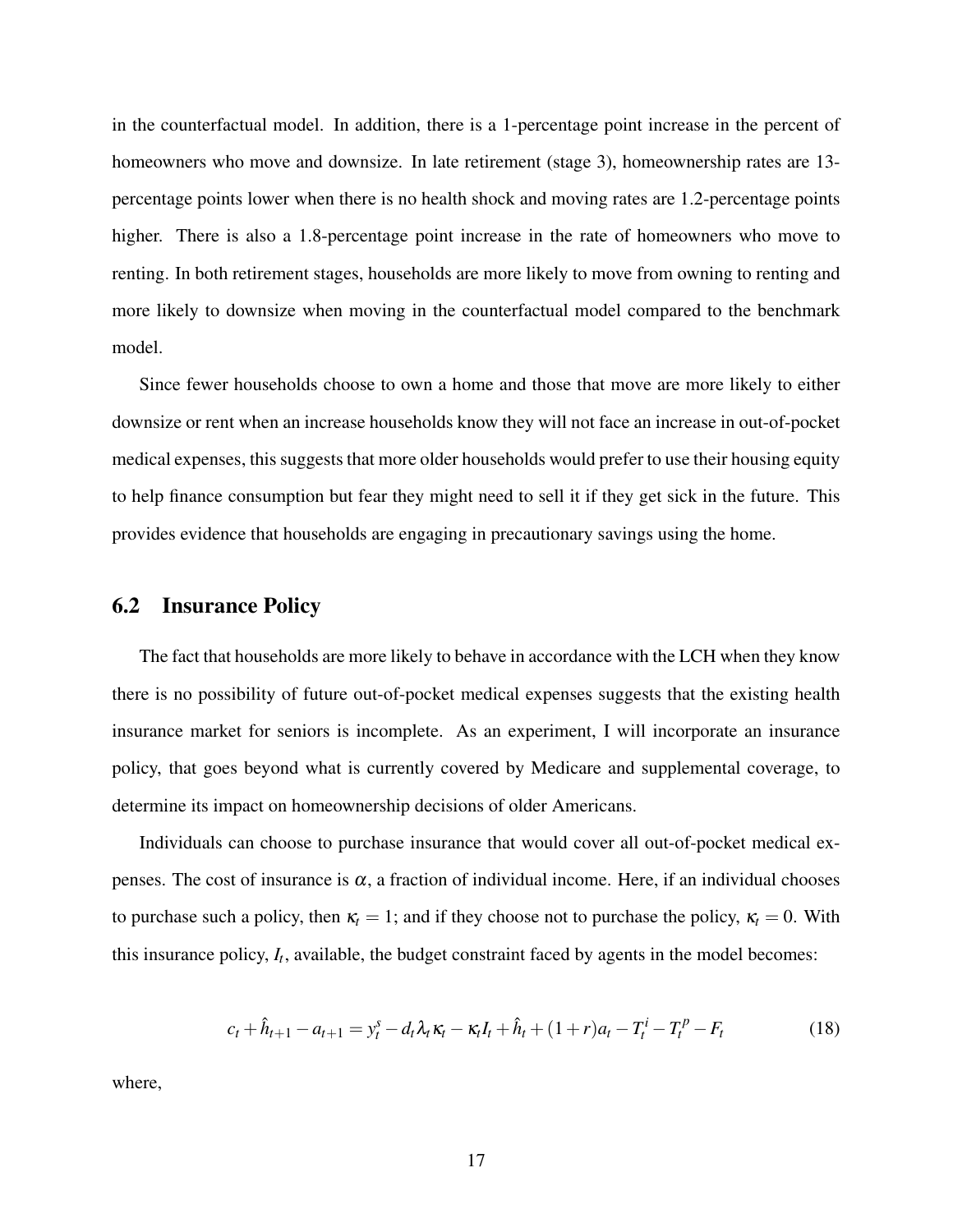$$
I_t = \begin{cases} 0 & \text{if } \kappa_t = 0 \\ \alpha y_t^s & \text{if } \kappa_t = 1 \end{cases}
$$
 (19)

An agent who purchases insurance might still get sick, however they will not be forced to pay medical bills out of their income, savings, or by selling their house. It will be covered by the insurance policy. So, the health shock  $\lambda_t$  becomes:

$$
\lambda_t \kappa_t = \begin{cases} \lambda_t & \text{if } \kappa_t = 0 \\ 0 & \text{if } \kappa_t = 1 \end{cases}
$$
 (20)

The goal of this experiment was to determine what the price of insurance would so the output of the benchmark economy with insurance matched the output of the counterfactual economy. If  $\alpha$  = 0.04, 12.8 percent of households purchase the insurance. With the insurance policy available, homeownership and moving rates become very similar to the counterfactual model where there are no health shocks. Table 4 compares the output of the benchmark model with insurance where  $\alpha = 0.04$  to the output of the counterfactual model. This provides evidence that with the proper insurance coverage in their later years, Americans age 55 and older would be more willing to use the equity in their homes which is demonstrated by an increased likelihood of moving from owning to renting and downsizing. Thus, more individuals act in a manner that would be expected by the LCH if they knew all future medical expenses would be covered.

## 7 Sensitivity Analysis

This section provides a sensitivity analysis to the results of the calibration, which are shown in Table 5. First, I evaluate the impact of higher and lower values of possible out-of-pocket medical expenses,  $_t$ . Lowering  $\lambda_t$  to 0.25 from 0.75 results in a decrease in the rate of homeownership to 71.6 percent compared with 78.1 percent in the benchmark model. Also, this results in an increase in the rate of moving to 10.2 percent from 9.1 percent. Increasing  $\lambda_t$  to 1.25 yields the opposite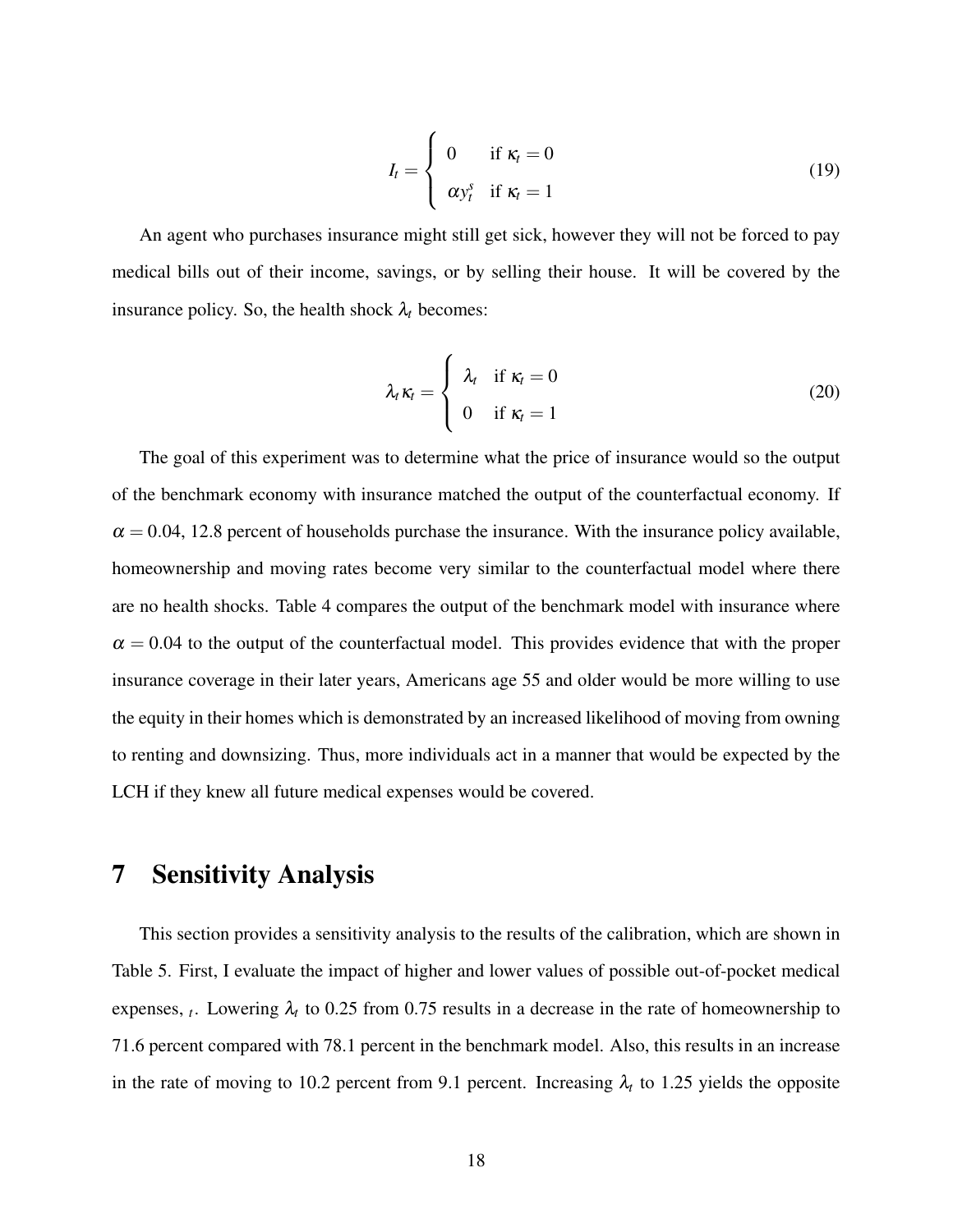effect. The rate of homeownership increases to 95.3 percent and the rate of moving decreases to 7.6 percent. This provides further evidence that Americans aged 55 and older are engaging in precautionary savings where they would sell their house to pay for possible future medical bills. The higher the cost of medical bills from a potential health shock,  $\lambda_t$ , an increasing number of households stay in their home late into retirement and a decreasing number move. The higher the potential medical bills, the more likely households are to stay in their home in case they need to sell it to offset these costs.

Additionally, I evaluate the impact of transaction costs on the model by comparing a model without transaction costs to the benchmark model. When households do not have to pay transaction costs, it has a minimal impact on the distribution of homeownership rates in each stage, however, there is an increase in the rate of moving in each stage. While this is not something I set out to investigate in this paper, several studies have proposed this as one possible explanation for why older households do not use their housing equity (Ai et al., 1990; Borsch-Supan, Hajivassiliou and Kotlikoff, 1992; Feinstein and McFadden, 1989; Venti and Wise, 1990). Since the rate at which current homeowners move increases compared to the benchmark economy, this may provide some evidence that high transaction costs are keeping some Americans age 55 and older in their home when they otherwise might move.

## 8 Conclusions

Many retirees spend and anticipate spending on out-of-pocket medical expenses, despite coverage from Medicare and supplemental insurance. In this paper, I show that this causes some older individuals remain in their home throughout retirement and engage in precautionary savings using their home to sell in the event of high unexpected medical bills. Most Americans own a house in retirement, and this paper shows that were it not for gaps in current health insurance coverage, more retirees would be willing to forgo homeownership.

Using a mode of overlapping generations with heterogeneous agents, I show that in a coun-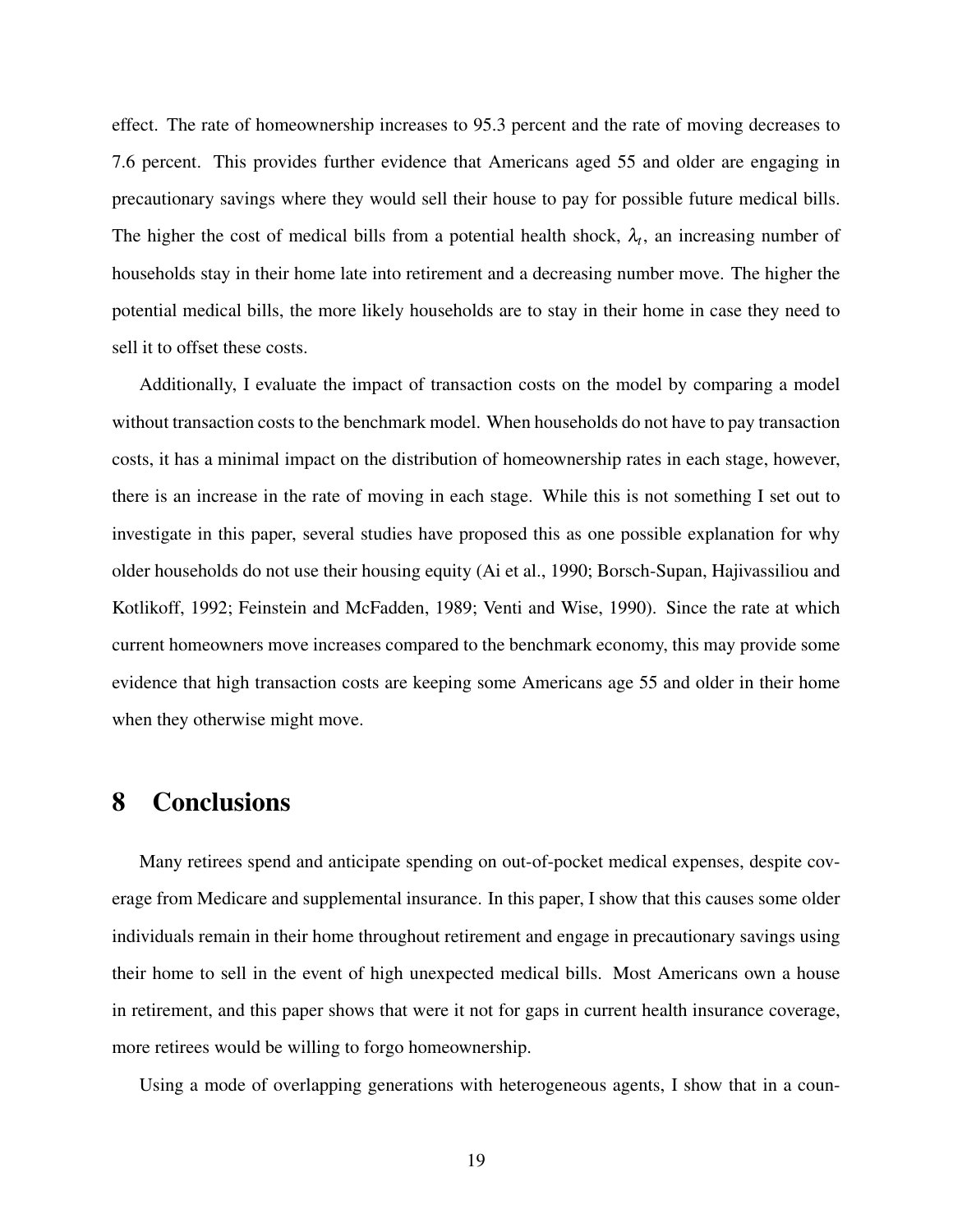terfactual economy where individual's do not face out-of-pocket medical expenses, there is a 13 percentage point decrease in the number of homeowners compared to the benchmark model where potential health shocks are a factor and households may incur out-of-pocket medical expenses. Additionally, there is an increase in the percent of homeowners who move from owning to renting and downsize. These are ways in which households can extract equity from their house. Evidence that homeowners engaging in precautionary savings using their house is further reinforced as the more money that households might have to spend for potential increases in medical bills leads to an increase in the number of Americans age 55 and older who own homes.

Using this framework, I explore what would happen if seniors had access to health insurance that covered *all* their out-of-pocket medical expenses in their late retirement years, so households would not need to engage in precautionary savings. I show that if the cost of such a policy is four percent of household income, then 12.8 percent of households will purchase this policy. Agents may still receive a health shock, but they will not be forced to pay for it from their income, savings, or selling their house. The two model economies in this study – the one where agents face a potential health shock and the one where they do not – exhibit similar rates of homeownership and moving when the insurance policy is available. This shows that with more comprehensive health insurance coverage for seniors, households will be more likely to use the equity in their house to increase consumption in retirement which is what would be expected per the LCH. As policymakers in the United States seek health insurance and Medicare reform, this is an additional benefit of reform that should be considered.

The model I present shows that on average in the United States, some older homeowners would be willing to forgo homeownership if they has more health insurance coverage, this model does not capture important factors that could influence this decision. First, this model does not distinguish between married and single households and it is likely the behavior and savings portfolios are different between these two groups. Second, local and state policies regarding housing, taxation, and other programs the benefit seniors could influence this decision (e.g., Proposition 13 in California, home-repair assistance programs, and in-home health care assistance) are not able to be included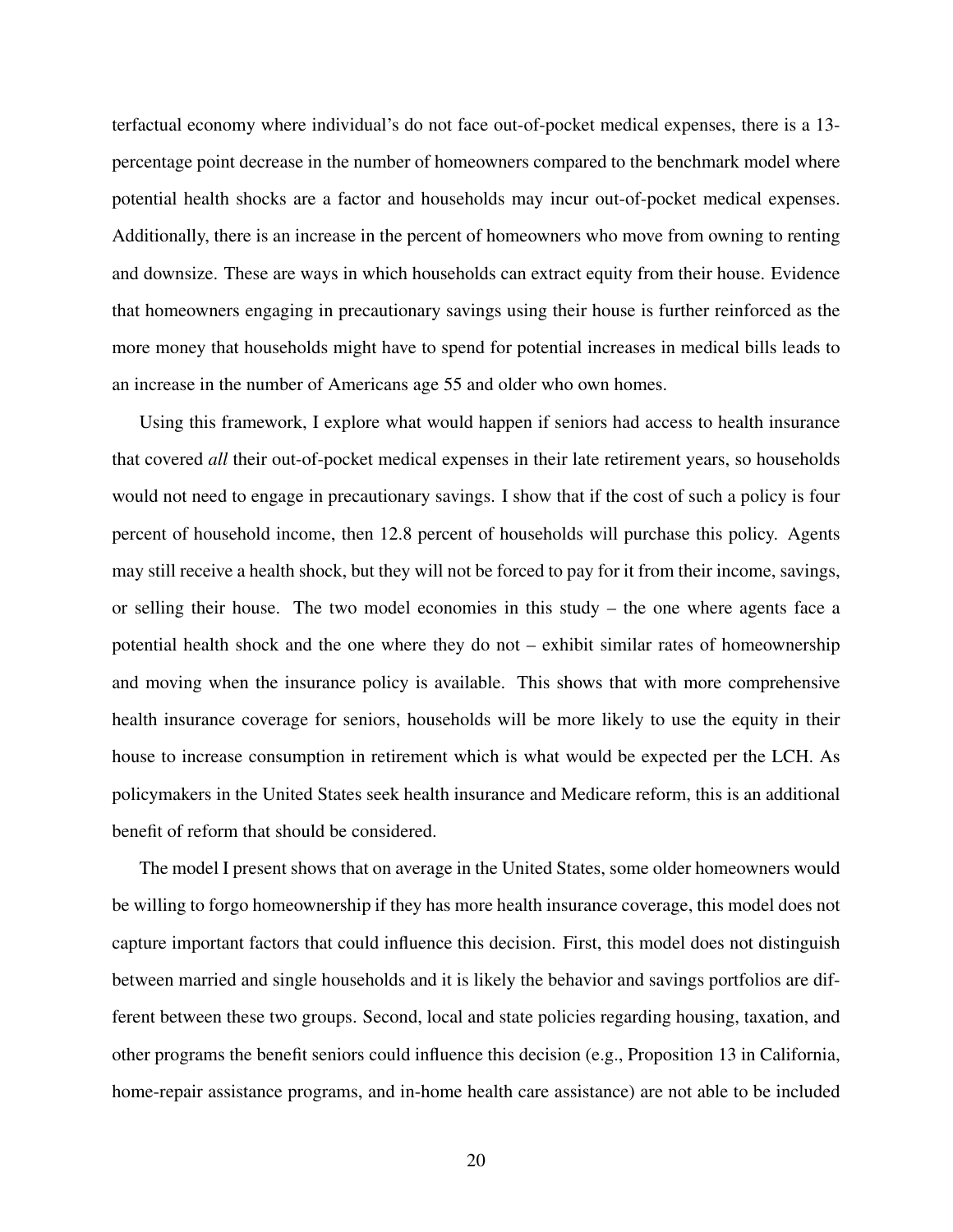in this model. Future empirical research should look at these differences and evaluate medical care and insurance reforms on homeownership. Finally, extending this model to include altruism and bequeathing housing wealth would provide additional insights as to why older Americans are not using their housing equity to increase consumption in retirement as a reason many households do stay in their house is a desire to leave it as a bequest.

## References

- Ai, Chunrong, Jonathan Feinstein, Daniel L McFadden, and Henry Pollakowski. 1990. "The dynamics of housing demand by the elderly: User cost effects." In *Issues in the Economics of Aging*. 33–88. University of Chicago Press, 1990.
- Albert, Steven M, and John Duffy. 2012. "Differences in risk aversion between young and older adults." *Neuroscience and neuroeconomics*, 2012(1).
- American Housing Survey. 2017. "2017 National General Housing Data." American Housing Survey Table Creator https://www.census.gov/programs-surveys/ahs/data/interactive/ ahstablecreator.html.
- Begley, Jaclene, and Sewin Chan. 2018. "The effect of housing wealth shocks on work and retirement decisions." *Regional Science and Urban Economics*, 73: 180–195.
- Board of Governors of the Federal Reserve System. 2018. "1-Year Treasury Constant Maturity Rate [DGS1], retrieved from FRED, Federal Reserve Bank of St. Louis." Board of Governors of the Federal Reserve System (US) https://fred.stlouisfed.org/series/DGS1.
- Borsch-Supan, Axel, Vassilis Hajivassiliou, and Laurence J Kotlikoff. 1992. "Health, children, and elderly living arrangements: A multiperiod-multinomial probit model with unobserved heterogeneity and autocorrelated errors." In *Topics in the Economics of Aging*. 79–108. University of Chicago Press.
- Bureau of Labor Statistics. 2018. "Consumer Expenditures in 2016." Report 1073 https://www.bls.gov/opub/reports/consumer-expenditures/2016/pdf/home.pdf.
- Cubanski, Juliette, Christina Swoope, Cristina Boccuti, Gretchen Jacobson, Giselle Casillas, Shannon Griffin, and Tricia Neuman. 2015. "A primer on Medicare: Key facts about the Medicare program and the people it covers." *The Henry J. Kaiser Family Foundation*.
- Cubanski, Juliette, Tricia Neuman, Anthony Damico, and Karen Smith. 2018. "Medicare beneficiaries' out-of-pocket health care spending as a share of income now and projections for the future." *The Henry J. Kaiser Family Foundation*.
- Davidoff, Thomas, Patrick Gerhard, and Thomas Post. 2017. "Reverse mortgages: What homeowners (don't) know and how it matters." *Journal of Economic Behavior & Organization*, 133: 151–171.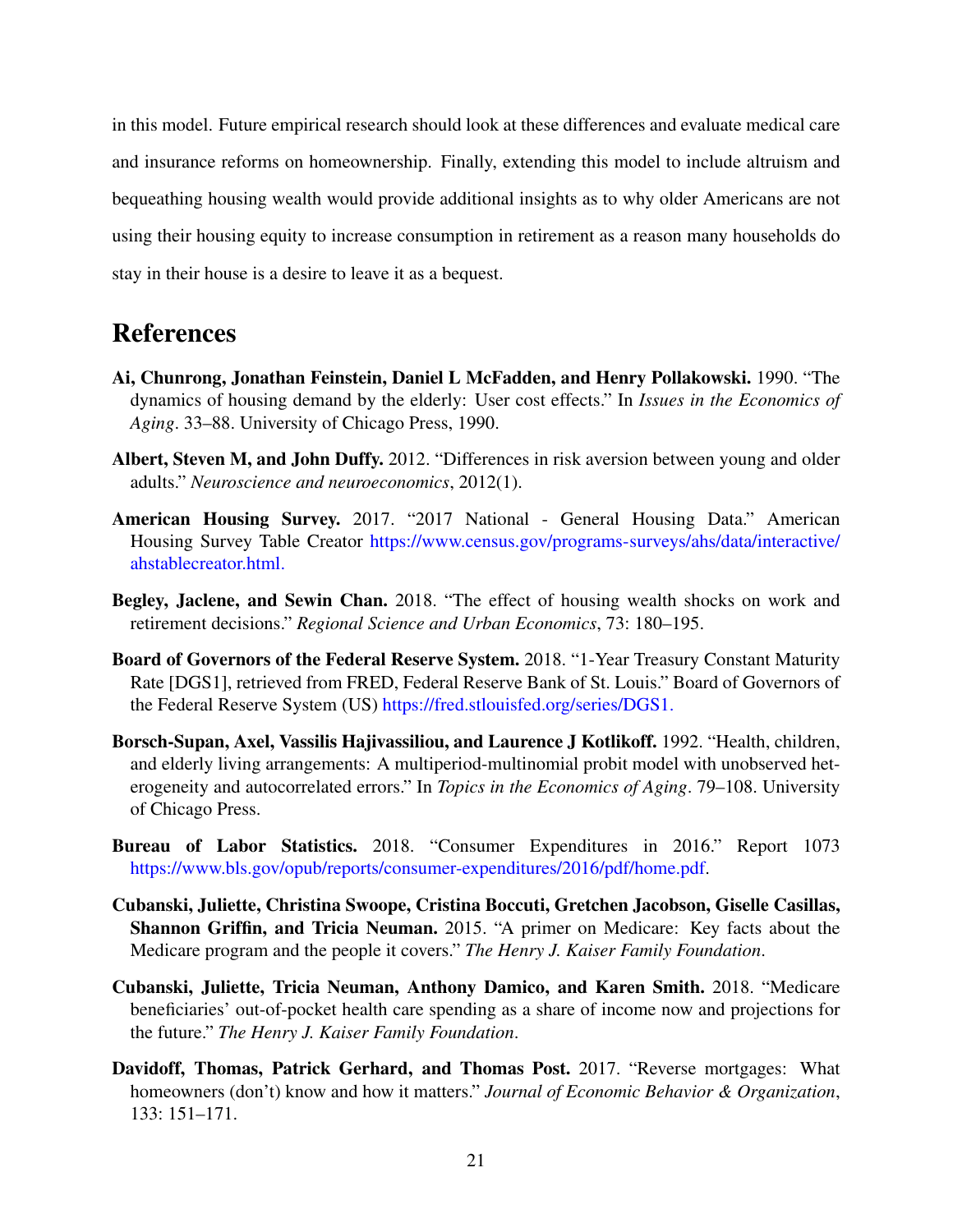- De Nardi, Mariacristina. 2004. "Wealth inequality and intergenerational links." *The Review of Economic Studies*, 71(3): 743–768.
- De Nardi, Mariacristina, Eric French, John Bailey Jones, and Jeremy McCauley. 2016. "Medical spending of the US elderly." *Fiscal Studies*, 37(3-4): 717–747.
- Feinstein, Jonathan, and Daniel McFadden. 1989. "The dynamics of housing demand by the elderly: Wealth, cash flow, and demographic effects." In *The economics of aging*. 55–92. University of Chicago Press.
- Fisher, Jonathan D, David S Johnson, Joseph T Marchand, Timothy M Smeeding, and Barbara Boyle Torrey. 2007. "No place like home: Older adults and their housing." *The Journals of Gerontology Series B: Psychological Sciences and Social Sciences*, 62(2): S120–S128.
- Freddie Mac. 2018. "Mortgage Rates Archive." Freddie Mac. http://www.freddiemac.com/pmms/ pmms archives.html.
- Gervais, Martin. 2002. "Housing taxation and capital accumulation." *Journal of Monetary Economics*, 49(7): 1461–1489.
- Gouveia, Miguel, and Robert P Strauss. 1994. "Effective federal individual income tax functions: An exploratory empirical analysis." *National Tax Journal*, 317–339.
- HRS Staff. 2008. "HRS Sample Evolution: 1992-2008." Survey Research Center, Institute for Social Research, University of Michigan. https://hrs.isr.umich.edu/publications/biblio/9047.
- Hurd, Michael D. 1992. "Wealth depletion and life-cycle consumption by the elderly." In *Topics in the Economics of Aging*. 135–162. University of Chicago Press.
- **İmrohoroğlu, Ayşe, Kyle Matoba, and Şelale Tüzel.** 2018. "Proposition 13: An Equilibrium Analysis." *American Economic Journal: Macroeconomics*, 10(2): 24–51.
- Kaul, Karan, and Laurie Goodman. 2017. "Seniors' access to home equity." working paper, Urban Institute, available at http://www. urban. org/sites . . . .
- Modigliani, Franco, and Richard Brumberg. 1954. "Utility analysis and the consumption function: An interpretation of cross-section data." *Franco Modigliani*, 1(1): 388–436.
- Moulton, Stephanie, Donald R Haurin, Samuel Dodini, and Maximilian D Schmeiser. 2016. "How Home Equity Extraction and Reverse Mortgages Affect the Credit Outcomes of Senior Households." *Michigan Retirement Research Center Research Paper*, , (2016-351).
- Munnell, Alicia H, Abigail Walters, Anek Belbase, and Wenliang Hou. 2020. "Are Homeownership Patterns Stable Enough to Tap Home Equity?" *CRR WP*, 7.
- Munnell, Alicia Haydock, Mauricio Soto, and Jean-Pierre Aubry. 2007. "Do people plan to tap their home equity in retirement?"
- Murray, Tim. 2019. "Defined benefit pensions and homeownership in the post-Great Recession era." *MPRA Paper*, 92601.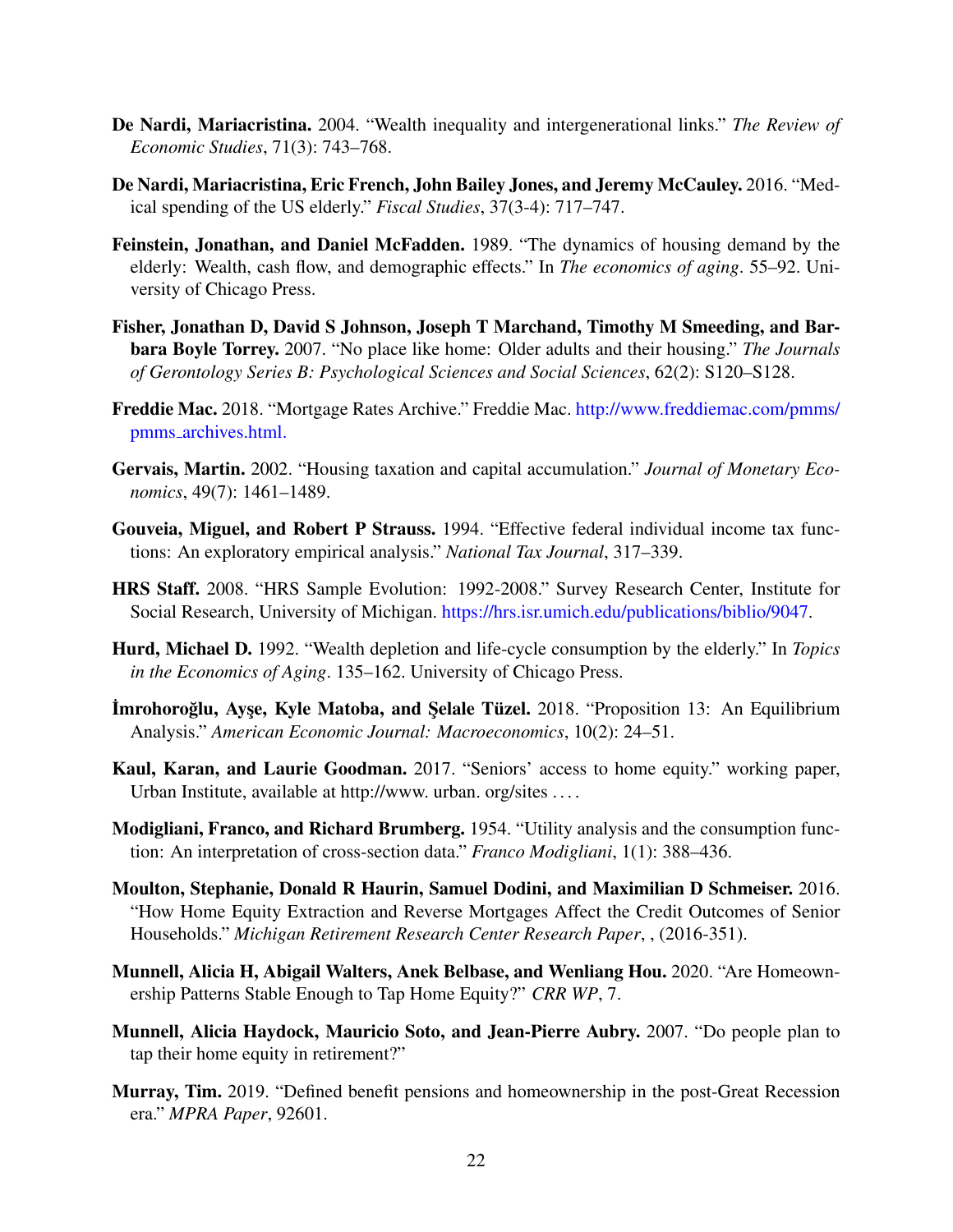- Murray, Tim, and Richard A Dunn. 2020. "Home Maintenance and Housing Disinvestment among Older Americans."
- Nakajima, Makoto, and Irina A Telyukova. 2017. "Reverse mortgage loans: A quantitative analysis." *The Journal of Finance*, 72(2): 911–950.
- Nakajima, Makoto, and Irina A Telyukova. 2019. "Home equity in retirement." *FRB of Philadelphia Working Paper*.
- Poterba, James, Steven Venti, and David Wise. 2011. "The composition and drawdown of wealth in retirement." *Journal of Economic Perspectives*, 25(4): 95–118.
- Stucki, Barbara R. 2005. "Expanding the Use of Reverse Mortgages for Long-Term Care: A Blueprint for Action'." *National Council on Aging*.
- Suari-Andreu, Eduard, Rob Alessie, and Viola Angelini. 2019. "The retirement-savings puzzle reviewed: The role of housing and bequests." *Journal of Economic Surveys*, 33(1): 195–225.
- Tymula, Agnieszka, Lior A Rosenberg Belmaker, Lital Ruderman, Paul W Glimcher, and Ifat Levy. 2013. "Like cognitive function, decision making across the life span shows profound age-related changes." *Proceedings of the National Academy of Sciences*, 110(42): 17143–17148.
- US Census Bureau. 2018. "Quarterly Resiential Vacancies and Homeownership, Fourth Quarter 2017." https://www.census.gov/housing/hvs/files/currenthvspress.pdf.
- Venti, Steven F, and David A Wise. 1989. "Aging, moving, and housing wealth." In *The economics of aging*. 9–54. University of Chicago Press.
- Venti, Steven F, and David A Wise. 1990. "But they don't want to reduce housing equity." In *Issues in the Economics of Aging*. 13–32. University of Chicago Press, 1990.
- Venti, Steven F, and David A Wise. 2000. "Aging and housing equity." National Bureau of Economic Research.
- Venti, Steven F, and David A Wise. 2004. "Aging and housing equity: Another look." In *Perspectives on the Economics of Aging*. 127–180. University of Chicago Press.
- Walczak, Jared. 2015. "How High Are Property Taxes in Your State?" *Tax Foundation, August*, 13.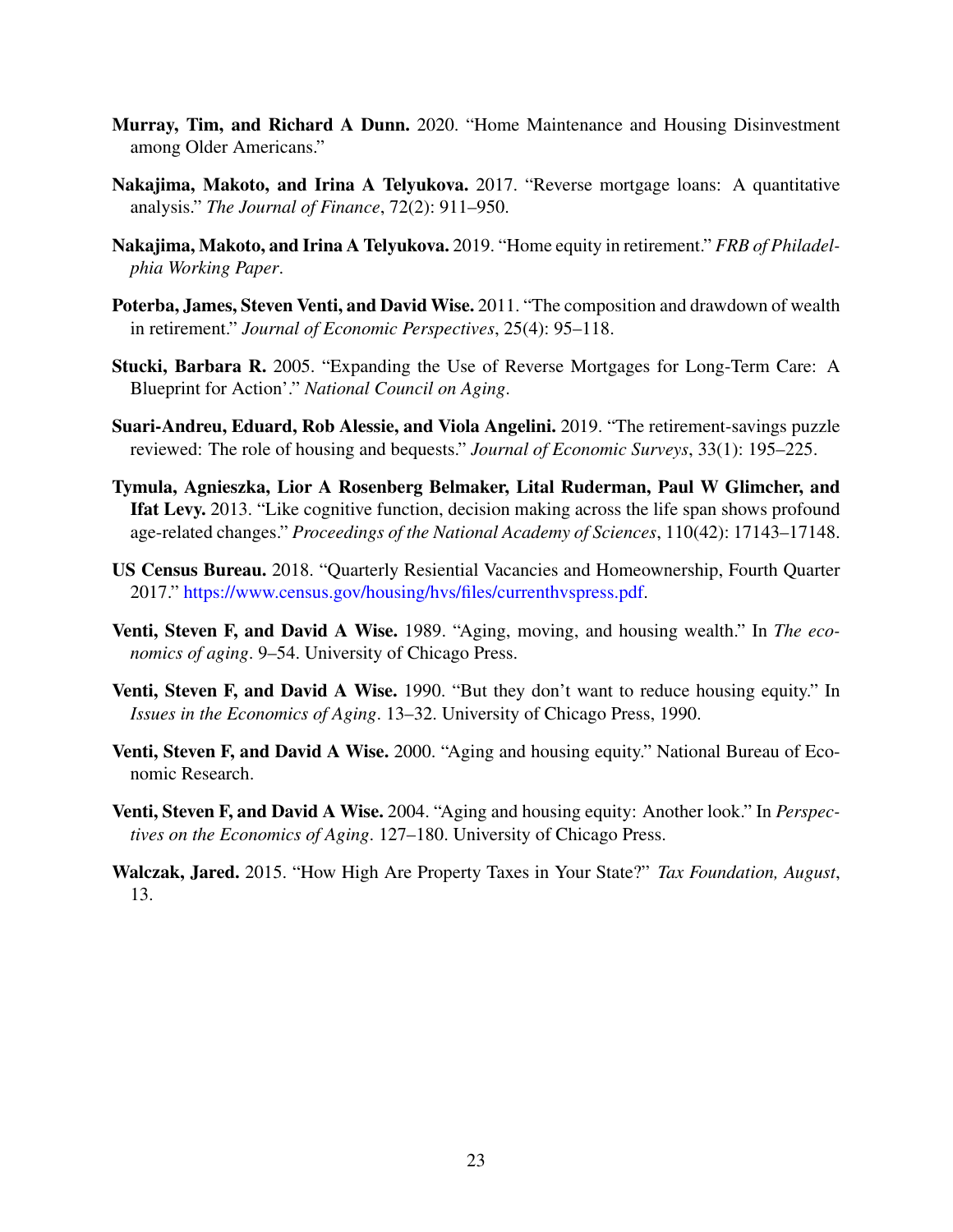## Tables and Figures



Figure 1: Older Americans Expectation of Future Expenditure on Medical Bills

Source: Author's calculations from the Health and Retirement Study. Notes: Each bar represents the percent of households who report a 50% of greater likelihood of spending more than given dollar amount on medical bills in the next year. 95% confidence interval calculated from the standard deviation is shown with the error bars. *N*: 5,026 (Age 55-59); 6,453 (Age 60-64); 4,748 (Age 65-69); 5,341 (Age 70-74); 5,347 (Age 75-79).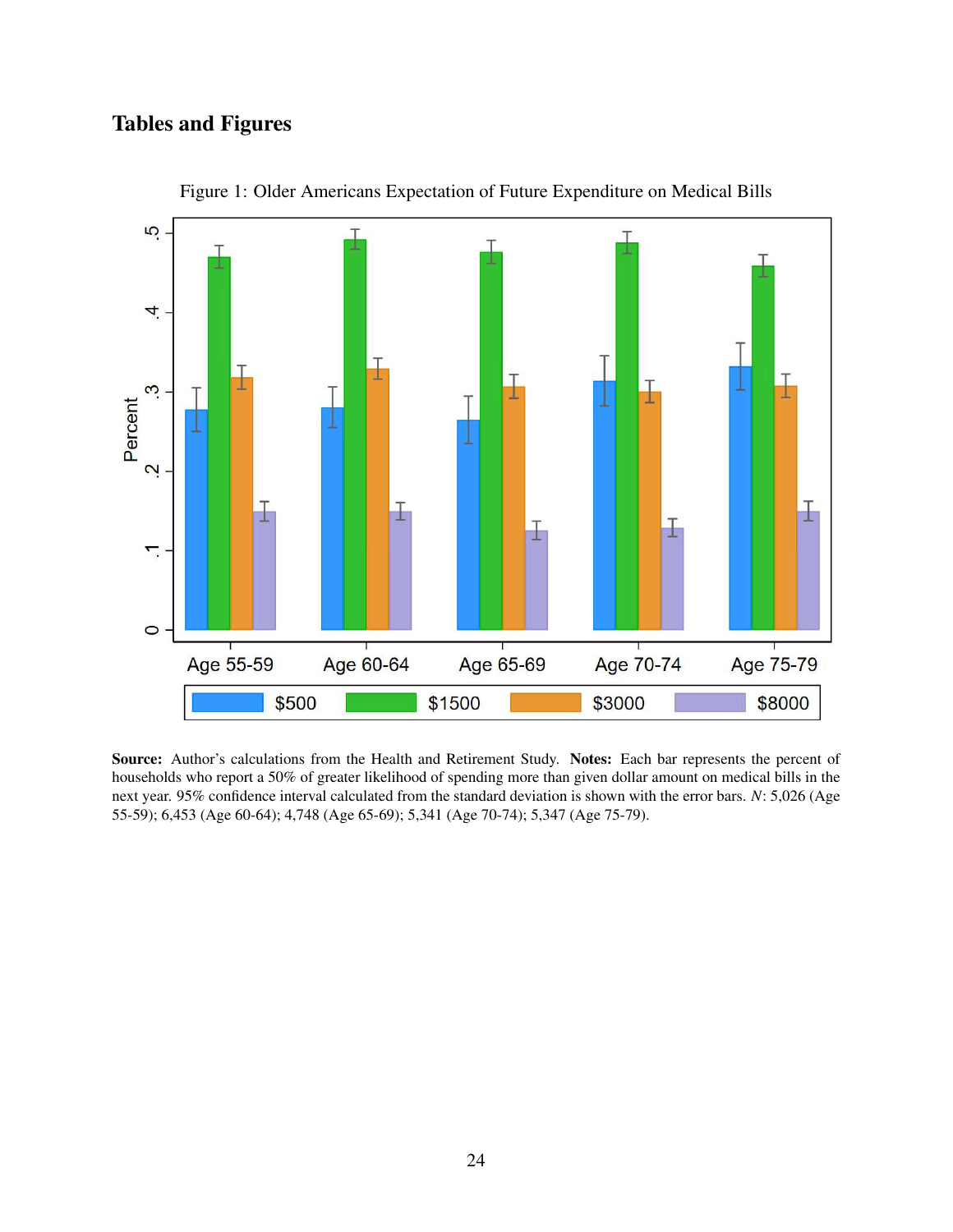

Figure 2: Percent of Older Americans with Long-Term Care Insurance

Source: Author's calculations from the Health and Retirement Study. Notes: Each bar represents percent of households in that age group that has long-term care insurance. 95% confidence interval calculated from the standard deviation is shown with the error bars. *N*: 5,026 (Age 55-59); 6,453 (Age 60-64); 4,748 (Age 65-69); 5,341 (Age 70-74); 5,347 (Age 75-79).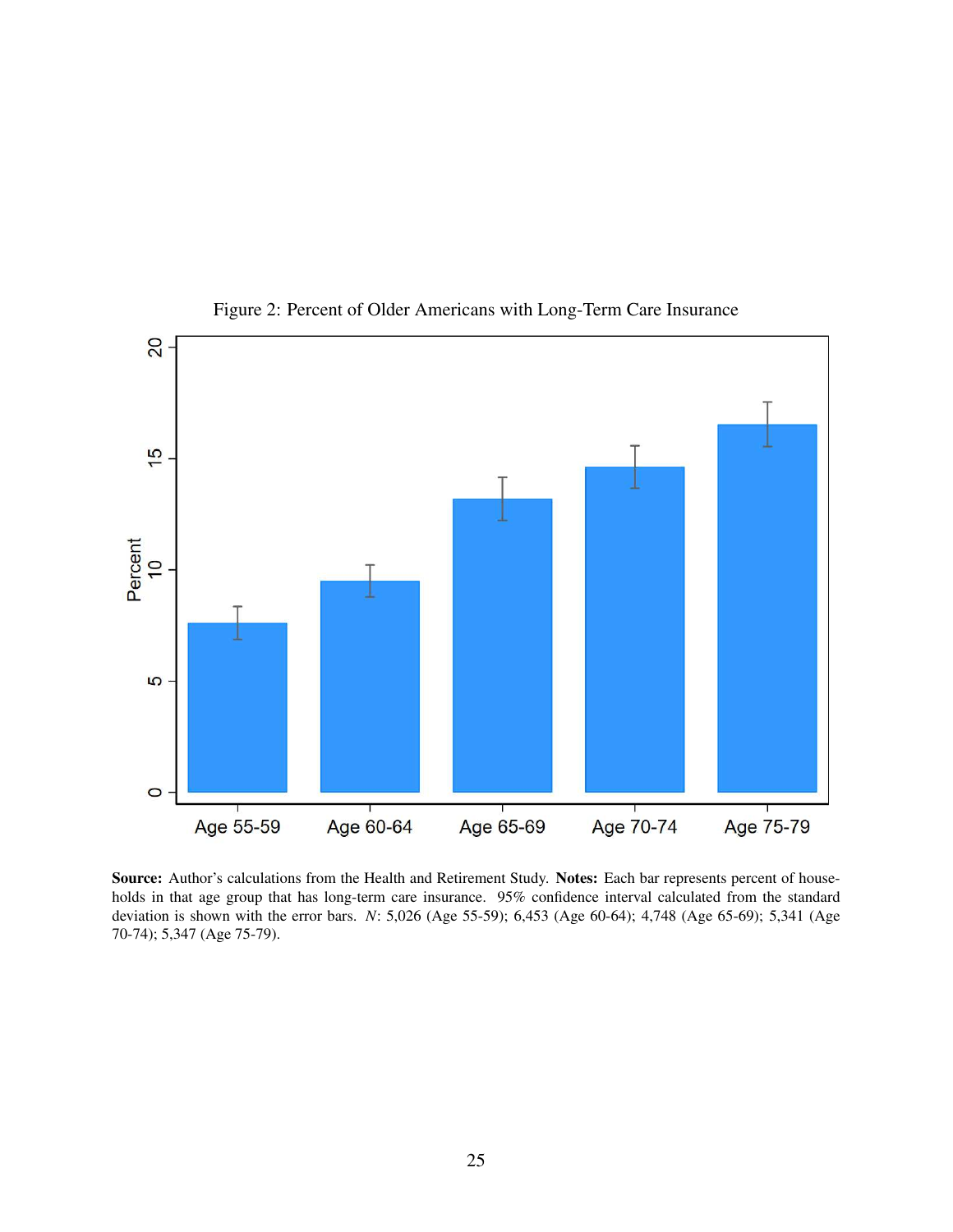| <b>Parameter</b> | <b>Description</b>                 | <b>Value</b>   | <b>Source</b>                                              |
|------------------|------------------------------------|----------------|------------------------------------------------------------|
| $\tau^p$         | Property Tax Rate                  | $1.0\%$        | Walczak $(2015)$                                           |
| $r^d$            | <b>Interest Rate for Deposits</b>  | $1.7\%$        | Imrohoroğlu, Matoba and Tüzel (2018)                       |
| $r^m$            | <b>Interest Rate for Mortgages</b> | 4.05%          | Freddie Mac (2018)                                         |
| $\varphi$        | Transaction Cost of Selling a Home | $10.0\%$       | Calibrated                                                 |
| $\eta$           | Maximum Loan-to-Value              | $80\%$         | Imrohoroğlu, Matoba and Tüzel (2018)                       |
| $\tau_{\eta_0}$  | <b>Income Tax Parameter</b>        | 0.258          | Gouveia and Strauss (1994)                                 |
| $\tau_{\eta_1}$  | <b>Income Tax Parameter</b>        | 0.768          | Gouveia and Strauss (1994)                                 |
| $\tau_{\eta_2}$  | <b>Income Tax Parameter</b>        | 0.50           | Calibrated                                                 |
| $\chi$           | Relative Weight of $c$ in Utility  | 0.66           | Bureau of Labor Statistics (2018)                          |
| $\sigma$         | <b>Relative Risk Aversion</b>      | 5.0, 8.0, 10.0 | Calibrated - Albert and Duffy (2012); Tymula et al. (2013) |
| $\delta$         | <b>Housing Depreciation Rate</b>   | $1.7\%$        | De Nardi (2004); İmrohoroğlu, Matoba and Tüzel (2018)      |
|                  | <b>Time Discount Factor</b>        | 0.96           | Common in Literature                                       |
| $w^{s}$          | Wage Profile                       | 2.5, 2.2, 1.7  | Calibrated                                                 |
| $\lambda_t$      | <b>Health Shock to Income</b>      | 0.75           | Calibrated                                                 |
| $d_t$            | Probability of a Health Shock      | 0.40           | <b>Health and Retirement Study</b>                         |

#### Table 1: Summary of Model Parameters

Note: the values of calibrated parameters are set up so the output of the model fits the data in the HRS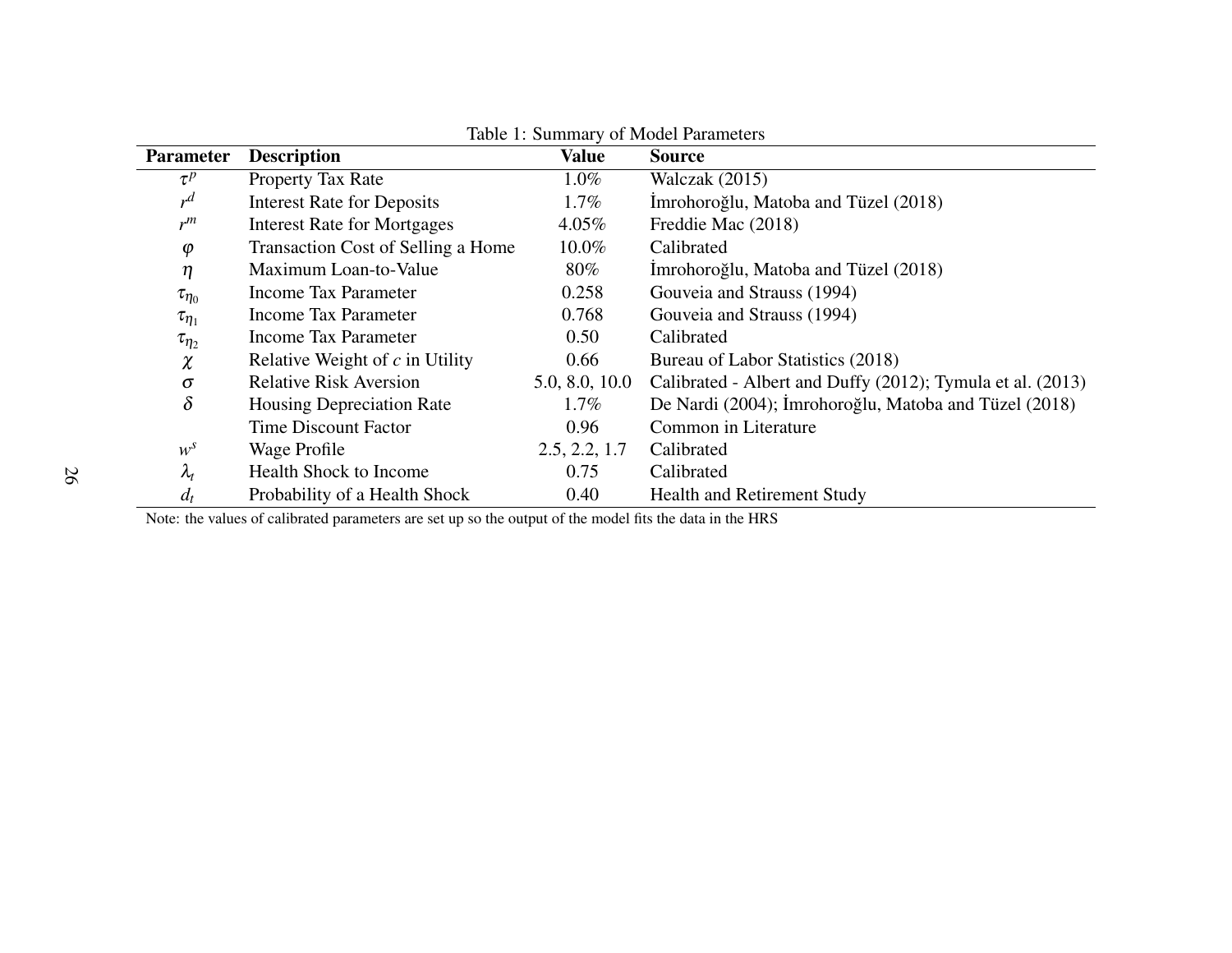| Table 2: Model Fit vs HRS Data |      |                                      |      |  |  |
|--------------------------------|------|--------------------------------------|------|--|--|
| <b>Percent</b>                 |      | First Stage Second Stage Third Stage |      |  |  |
| <b>Own a House</b>             |      |                                      |      |  |  |
| Model                          | 76.0 | 81.3                                 | 72.8 |  |  |
| <b>HRS</b> Data                | 76.0 | 80.4                                 | 78.9 |  |  |
| Move                           |      |                                      |      |  |  |
| Model                          | 11.2 | 7.4                                  | 7.2  |  |  |
| <b>HRS</b> Data                | 11.9 | 99                                   | 9.0  |  |  |

Table 3: Results of Economy with Health Shock vs No Health Shock

|                           |                   | <b>Economy</b>      |                        |  |
|---------------------------|-------------------|---------------------|------------------------|--|
|                           | <b>Percent</b>    | <b>Health Shock</b> | <b>No Health Shock</b> |  |
| Stage 1: Age 55-64        | Own               | 79.2                | 73.3                   |  |
|                           | Move              | 11.2                | 12.1                   |  |
|                           | Move Own to Rent  | 1.6                 | 2.2                    |  |
|                           | Move and Downsize | 3.5                 | 3.7                    |  |
| <b>Stage 2: Age 65-71</b> | Own               | 81.3                | 77.5                   |  |
|                           | Move              | 7.4                 | 8.3                    |  |
|                           | Move Own to Rent  | 1.0                 | 1.0                    |  |
|                           | Move and Downsize | 2.8                 | 3.8                    |  |
| <b>Stage 3: Age 71-77</b> | Own               | 72.8                | 59.7                   |  |
|                           | Move              | 7.2                 | 8.4                    |  |
|                           | Move Own to Rent  | 1.8                 | 3.6                    |  |
|                           | Move and Downsize | 3.1                 | 3.3                    |  |
| Overall                   | Own               | 78.1                | 70.7                   |  |
|                           | Move              | 9.1                 | 10.1                   |  |